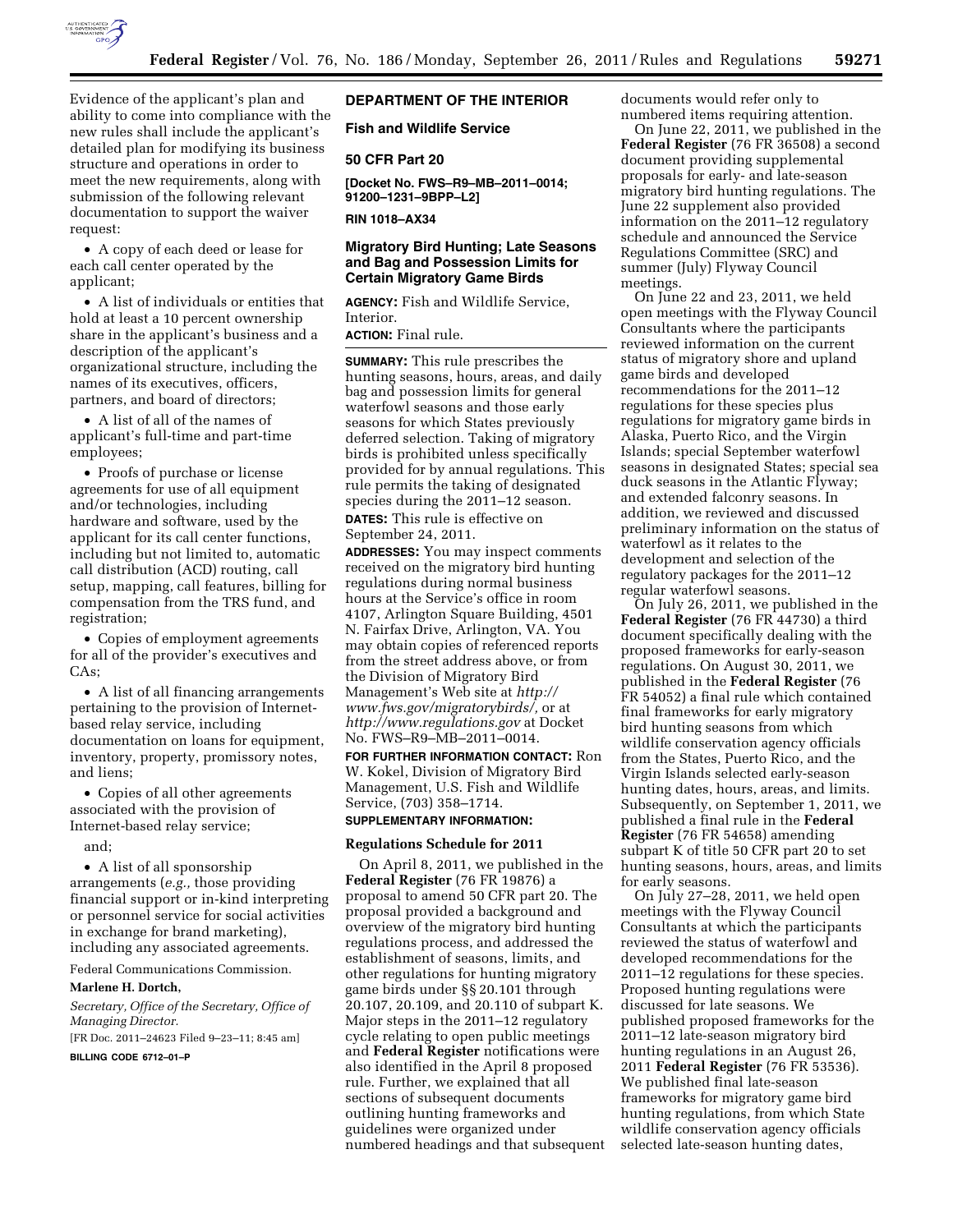hours, areas, and limits for 2011–12, in a September 21, 2011, **Federal Register**.

The final rule described here is the final in the series of proposed, supplemental, and final rulemaking documents for migratory game bird hunting regulations for 2011–12 and deals specifically with amending subpart K of 50 CFR part 20. It sets hunting seasons, hours, areas, and limits for species subject to late-season regulations and those for early seasons that States previously deferred.

### **National Environmental Policy Act (NEPA) Consideration**

NEPA considerations are covered by the programmatic document ''Final Supplemental Environmental Impact Statement: Issuance of Annual Regulations Permitting the Sport Hunting of Migratory Birds (FSES 88– 14),'' filed with the Environmental Protection Agency on June 9, 1988. We published a notice of availability in the **Federal Register** on June 16, 1988 (53 FR 22582). We published our Record of Decision on August 18, 1988 (53 FR 31341). In addition, an August 1985 environmental assessment entitled ''Guidelines for Migratory Bird Hunting Regulations on Federal Indian Reservations and Ceded Lands'' is available from the address indicated under the caption **ADDRESSES**.

In a notice published in the September 8, 2005, **Federal Register** (70 FR 53376), we announced our intent to develop a new Supplemental Environmental Impact Statement (SEIS) for the migratory bird hunting program. Public scoping meetings were held in the spring of 2006, as detailed in a March 9, 2006, **Federal Register** (71 FR 12216). We released the draft SEIS on July 9, 2010 (75 FR 39577). The draft SEIS is available either by writing to the address indicated under **ADDRESSES** or by viewing our Web site at *[http://](http://www.fws.gov/migratorybirds)  [www.fws.gov/migratorybirds.](http://www.fws.gov/migratorybirds)* 

### **Endangered Species Act Consideration**

Section 7 of the Endangered Species Act, as amended (16 U.S.C. 1531–1543; 87 Stat. 884), provides that, ''The Secretary shall review other programs administered by him and utilize such programs in furtherance of the purposes of this Act'' (and) shall ''insure that any action authorized, funded, or carried out \* \* \* is not likely to jeopardize the continued existence of any endangered species or threatened species or result in the destruction or adverse modification of [critical] habitat. \* \* \*.'' Consequently, we conducted formal consultations to ensure that actions resulting from these regulations would not likely jeopardize the continued

existence of endangered or threatened species or result in the destruction or adverse modification of their critical habitat. Findings from these consultations are included in a biological opinion, which concluded that the regulations are not likely to jeopardize the continued existence of any endangered or threatened species. Additionally, these findings may have caused modification of some regulatory measures previously proposed, and the final frameworks reflect any such modifications. Our biological opinions resulting from this section 7 consultation are public documents available for public inspection at the address indicated under **ADDRESSES**.

### **Executive Order 12866**

The Office of Management and Budget has determined that this rule is significant and has reviewed this rule under Executive Order 12866. OMB bases its determination of regulatory significance upon the following four criteria:

(a) Whether the rule will have an annual effect of \$100 million or more on the economy or adversely affect an economic sector, productivity, jobs, the environment, or other units of the government.

(b) Whether the rule will create inconsistencies with other Federal agencies' actions.

(c) Whether the rule will materially affect entitlements, grants, user fees, loan programs, or the rights and obligations of their recipients.

(d) Whether the rule raises novel legal or policy issues.

An economic analysis was prepared for the 2008–09 season. This analysis was based on data from the 2006 National Hunting and Fishing Survey, the most recent year for which data are available (see discussion in Regulatory Flexibility Act section below). This analysis estimated consumer surplus for three alternatives for duck hunting (estimates for other species are not quantified due to lack of data). The alternatives are (1) Issue restrictive regulations allowing fewer days than those issued during the 2007–08 season, (2) Issue moderate regulations allowing more days than those in alternative 1, and (3) Issue liberal regulations identical to the regulations in the 2007– 08 season.

For the 2008–09 season, we chose alternative 3, with an estimated consumer surplus across all flyways of \$205–\$270 million. We also chose alternative 3 for the 2009–10 and the 2010–11 seasons. In the April 8 proposed rule, we proposed no changes to the season frameworks for the 2011–

12 season, and as such, we again considered these three alternatives. Population status information discussed in the August 26 proposed rule supported selection of alternative 3 for the 2011–12 season. For these reasons, we have not conducted a new economic analysis, but the 2008–09 analysis is part of the record for this rule and is available at *[http://www.fws.gov/](http://www.fws.gov/migratorybirds/NewReportsPublications/SpecialTopics/SpecialTopics.html#HuntingRegs)  [migratorybirds/](http://www.fws.gov/migratorybirds/NewReportsPublications/SpecialTopics/SpecialTopics.html#HuntingRegs)* 

*[NewReportsPublications/SpecialTopics/](http://www.fws.gov/migratorybirds/NewReportsPublications/SpecialTopics/SpecialTopics.html#HuntingRegs)  [SpecialTopics.html#HuntingRegs](http://www.fws.gov/migratorybirds/NewReportsPublications/SpecialTopics/SpecialTopics.html#HuntingRegs)* or at *<http://www.regulations.gov>* at Docket No. FWS–R9–MB–2011–0014.

#### **Regulatory Flexibility Act**

The annual migratory bird hunting regulations have a significant economic impact on substantial numbers of small entities under the Regulatory Flexibility Act (5 U.S.C. 601 *et seq.*). We analyzed the economic impacts of the annual hunting regulations on small business entities in detail as part of the 1981 costbenefit analysis. This analysis was revised annually from 1990–95. In 1995, the Service issued a Small Entity Flexibility Analysis (Analysis), which was subsequently updated in 1996, 1998, 2004, and 2008. The primary source of information about hunter expenditures for migratory game bird hunting is the National Hunting and Fishing Survey, which is conducted at 5-year intervals. The 2008 Analysis was based on the 2006 National Hunting and Fishing Survey and the U.S. Department of Commerce's County Business Patterns, from which it was estimated that migratory bird hunters would spend approximately \$1.2 billion at small businesses in 2008.

Copies of the Analysis are available upon request from the Division of Migratory Bird Management (see **ADDRESSES**) or from our Web site at *[http://www.fws.gov/migratorybirds/](http://www.fws.gov/migratorybirds/NewReportsPublications/SpecialTopics/SpecialTopics.html#HuntingRegs)  [NewReportsPublications/SpecialTopics/](http://www.fws.gov/migratorybirds/NewReportsPublications/SpecialTopics/SpecialTopics.html#HuntingRegs)  [SpecialTopics.html#HuntingRegs](http://www.fws.gov/migratorybirds/NewReportsPublications/SpecialTopics/SpecialTopics.html#HuntingRegs)* or at *<http://www.regulations.gov>* at Docket No. FWS–R9–MB–2011–0014.

### **Small Business Regulatory Enforcement Fairness Act**

This rule is a major rule under 5 U.S.C. 804(2), the Small Business Regulatory Enforcement Fairness Act. For the reasons outlined above, this rule would have an annual effect on the economy of \$100 million or more. However, because this rule would establish hunting seasons, we do not plan to defer the effective date under the exemption contained in 5 U.S.C. 808(1).

#### **Paperwork Reduction Act**

We examined these regulations under the Paperwork Reduction Act of 1995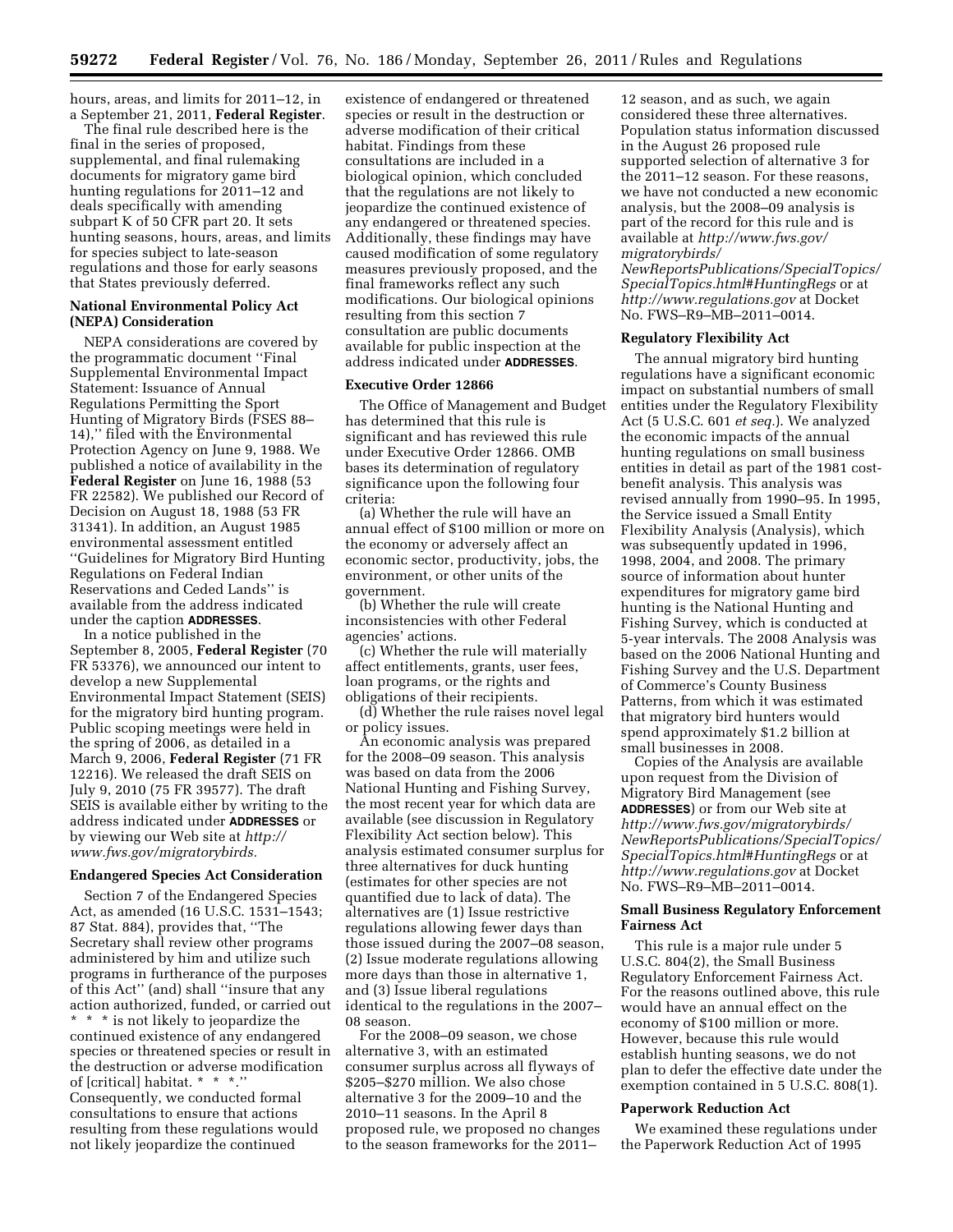(44 U.S.C. 3501 *et seq.*). The various recordkeeping and reporting requirements imposed under regulations established in 50 CFR part 20, subpart K, are utilized in the formulation of migratory game bird hunting regulations.

Specifically, OMB has approved the information collection requirements of our Migratory Bird Surveys and assigned control number 1018–0023 (expires 4/30/2014). This information is used to provide a sampling frame for voluntary national surveys to improve our harvest estimates for all migratory game birds in order to better manage these populations. OMB has also approved the information collection requirements of the Alaska Subsistence Household Survey, an associated voluntary annual household survey used to determine levels of subsistence take in Alaska, and assigned control number 1018–0124 (expires 4/30/2013). A Federal agency may not conduct or sponsor and a person is not required to respond to a collection of information unless it displays a currently valid OMB control number.

## **Unfunded Mandates Reform Act**

We have determined and certify, in compliance with the requirements of the Unfunded Mandates Reform Act, 2 U.S.C. 1502 *et seq.,* that this rulemaking would not impose a cost of \$100 million or more in any given year on local or State government or private entities. Therefore, this rule is not a ''significant regulatory action'' under the Unfunded Mandates Reform Act.

### **Civil Justice Reform—Executive Order 12988**

The Department, in promulgating this rule, has determined that this rule will not unduly burden the judicial system and that it meets the requirements of sections 3(a) and 3(b)(2) of Executive Order 12988.

### **Takings Implication Assessment**

In accordance with Executive Order 12630, this rule, authorized by the Migratory Bird Treaty Act, does not have significant takings implications and does not affect any constitutionally protected property rights. This rule would not result in the physical occupancy of property, the physical invasion of property, or the regulatory taking of any property. In fact, these rules would allow hunters to exercise otherwise unavailable privileges and, therefore, reduce restrictions on the use of private and public property.

### **Energy Effects—Executive Order 13211**

Executive Order 13211 requires agencies to prepare Statements of Energy Effects when undertaking certain actions. While this rule is a significant regulatory action under Executive Order 12866, it is not expected to adversely affect energy supplies, distribution, or use. Therefore, this action is not a significant energy action and no Statement of Energy Effects is required.

### **Government-to-Government Relationship with Tribes**

In accordance with the President's memorandum of April 29, 1994, ''Government-to-Government Relations with Native American Tribal Governments'' (59 FR 22951), Executive Order 13175, and 512 DM 2, we have evaluated possible effects on Federallyrecognized Indian tribes and have determined that there are no effects on Indian trust resources. However, in the April 8 **Federal Register**, we solicited proposals for special migratory bird hunting regulations for certain Tribes on Federal Indian reservations, offreservation trust lands, and ceded lands for the 2011–12 migratory bird hunting season. The resulting proposals were contained in a separate August 8, 2011, proposed rule (76 FR 48694). By virtue of these actions, we have consulted with Tribes affected by this rule.

#### **Federalism Effects**

Due to the migratory nature of certain species of birds, the Federal Government has been given responsibility over these species by the Migratory Bird Treaty Act. We annually prescribe frameworks from which the States make selections regarding the hunting of migratory birds, and we employ guidelines to establish special regulations on Federal Indian reservations and ceded lands. This process preserves the ability of the States and tribes to determine which seasons meet their individual needs. Any State or Indian tribe may be more restrictive than the Federal frameworks at any time. The frameworks are developed in a cooperative process with the States and the Flyway Councils. This process allows States to participate in the development of frameworks from which they will make selections, thereby having an influence on their own regulations. These rules do not have a substantial direct effect on fiscal capacity, change the roles or responsibilities of Federal or State governments, or intrude on State policy or administration. Therefore, in accordance with Executive Order 13132, these regulations do not have significant federalism effects and do not have sufficient federalism implications to warrant the preparation of a federalism summary impact assessment.

### **Regulations Promulgation**

The rulemaking process for migratory game bird hunting must, by its nature, operate under severe time constraints. However, we intend that the public be given the greatest possible opportunity to comment. Thus, when the preliminary proposed rulemaking was published, we established what we believed were the longest periods possible for public comment. In doing this, we recognized that when the comment period closed, time would be of the essence. That is, if there were a delay in the effective date of these regulations after this final rulemaking, States would have insufficient time to select season dates and limits; to communicate those selections to us; and to establish and publicize the necessary regulations and procedures to implement their decisions. We find that "good cause" exists, within the terms of 5 U.S.C. 553(d)(3) of the Administrative Procedure Act, and therefore, under authority of the Migratory Bird Treaty Act (July 3, 1918), as amended (16 U.S.C. 703–711), these regulations will take effect less than 30 days after publication. Accordingly, with each conservation agency having had an opportunity to participate in selecting the hunting seasons desired for its State or Territory on those species of migratory birds for which open seasons are now prescribed, and consideration having been given to all other relevant matters presented, certain sections of title 50, chapter I, subchapter B, part 20, subpart K, are hereby amended as set forth below.

#### **List of Subjects in 50 CFR Part 20**

Exports, Hunting, Imports, Reporting and recordkeeping requirements, Transportation, Wildlife.

Dated: September 20, 2011.

#### **Rachel Jacobson,**

*Acting Assistant Secretary for Fish and Wildlife and Parks.* 

For the reasons set out in the preamble, title 50, chapter I, subchapter B, part 20, subpart K of the Code of Federal Regulations is amended as follows:

### **PART 20—[AMENDED]**

■ 1. The authority citation for part 20 continues to read as follows:

**Authority:** Migratory Bird Treaty Act, 40 Stat. 755, 16 U.S.C. 703–712; Fish and Wildlife Act of 1956, 16 U.S.C. 742a–j; Pub.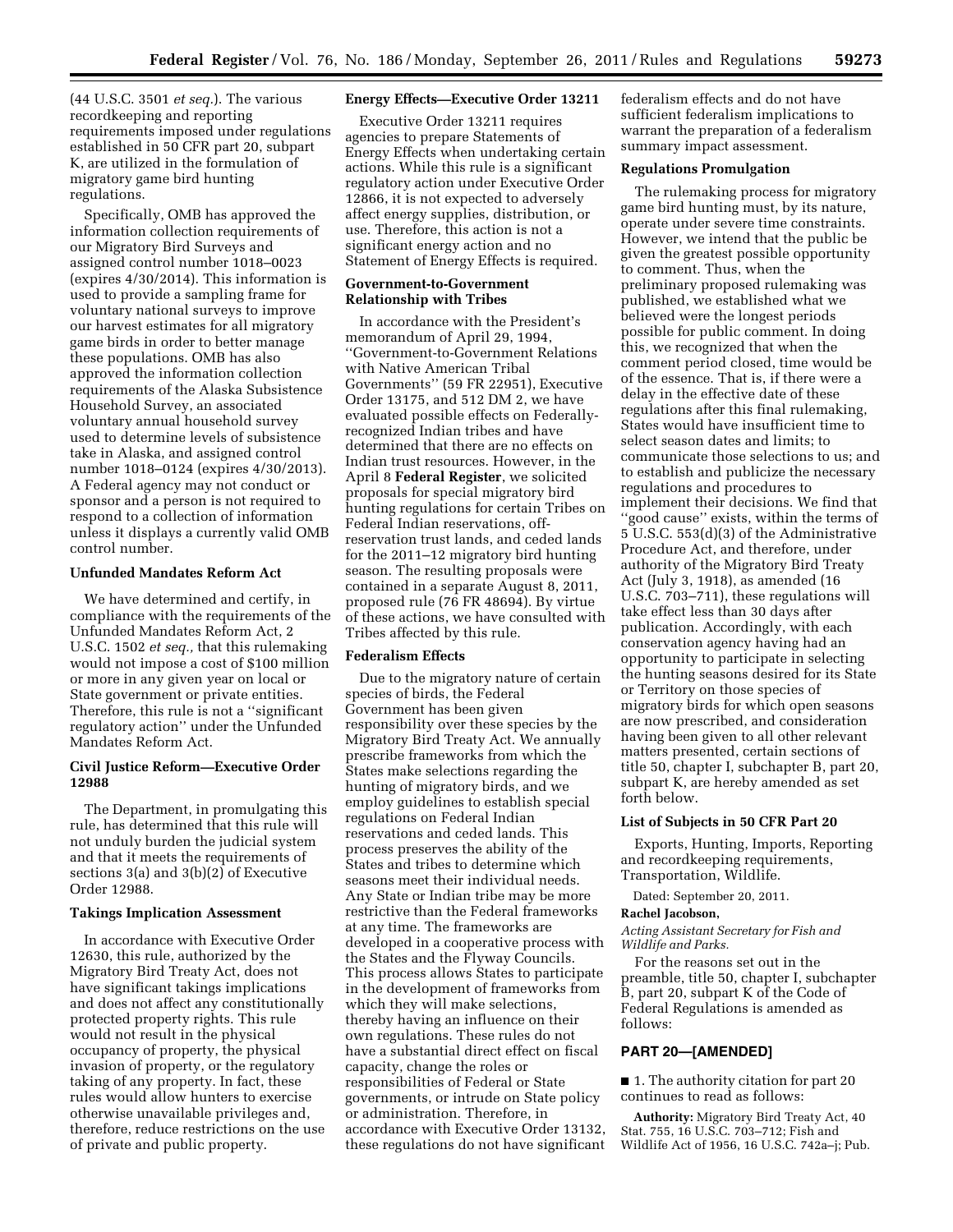L. 106–108, 113 Stat. 1491, Note Following 16 U.S.C. 703.

**Note:** The following annual regulations provided for by §§ 20.104, 20.105, 20.106, 20.107, and 20.109 of 50 CFR part 20 will not appear in the Code of Federal Regulations because of their seasonal nature.

### **Check State Regulations for Additional Restrictions and Delineations of Geographical Areas—Special Restrictions May Apply on Federal and State Public Hunting Areas and Federal Indian Reservations**

■ 2. Section 20.104 is amended by adding the entries for the following States in alphabetical order to read as follows:

#### **§ 20.104 Seasons, limits, and shooting hours for rails, woodcock, and common snipe.**

Subject to the applicable provisions of the preceding sections of this part, areas open to hunting, respective open seasons (dates inclusive), shooting and hawking hours, and daily bag and possession limits for the species designated in this section are prescribed as follows:

Shooting and hawking hours are onehalf hour before sunrise until sunset,

except as otherwise restricted by State regulations. Area descriptions were published in the August 25, 2011 (76 FR 53536) and August 30, 2011 (76 FR 54052), **Federal Registers.** 

**Note:** The following seasons are in addition to the seasons published previously in the September 1, 2011, **Federal Register** (76 FR 54658).

|                           | Sora and Virginia rails                   | Clapper and King rails                 | Woodcock                                        | Common snipe                                          |
|---------------------------|-------------------------------------------|----------------------------------------|-------------------------------------------------|-------------------------------------------------------|
| Daily bag limit           | 25(1)                                     | 15(2)                                  | 3                                               | 8                                                     |
| Possession limit          | 25(1)                                     | 30(2)                                  | 6                                               | 16                                                    |
| ATLANTIC FLYWAY           |                                           |                                        |                                                 |                                                       |
|                           |                                           |                                        |                                                 |                                                       |
|                           | Massachusetts (5)  Sept. 1-Nov. 9  Closed |                                        | Oct. 5-Oct. 29 & Oct. 31-<br>Nov. 19.           | Sept. 1-Dec. 16.                                      |
|                           |                                           |                                        |                                                 |                                                       |
| <b>MISSISSIPPI FLYWAY</b> |                                           |                                        |                                                 |                                                       |
|                           |                                           |                                        |                                                 |                                                       |
|                           |                                           |                                        |                                                 |                                                       |
| Louisiana:                |                                           |                                        |                                                 |                                                       |
| West Zone                 | Sept. 10–Sept. 25 & Nov.<br>12-Jan. 4.    | Sept. 10–Sept. 25 & Nov.<br>12-Jan. 4. |                                                 | Dec. 18-Jan. 31  Nov. 5-Dec. 7 & Dec. 17-<br>Feb. 28. |
| East Zone                 | Sept. 10-Sept. 25 & Nov.<br>12-Jan. 4.    | Sept. 10-Sept. 25 & Nov.<br>12-Jan. 4. | Dec. 18-Jan. 31  Nov. 5-Nov. 30 & Dec.          | 10-Feb. 28.                                           |
|                           |                                           |                                        |                                                 |                                                       |
| Tennessee:                |                                           |                                        |                                                 |                                                       |
| Reelfoot Zone             | Nov. 12-Nov. 13 & Dec.<br>3-Jan. 29.      | Closed                                 | Oct. 29–Dec. 12                                 | Nov. 15–Feb. 29.                                      |
| State Zone                | Nov. 26-Nov. 27 & Dec.<br>3-Jan. 29.      | Closed                                 | Oct. 29–Dec. 12  Nov. 15–Feb. 29.               |                                                       |
| Wisconsin:                |                                           |                                        |                                                 |                                                       |
| North Zone                | Sept. 24-Nov. 22                          |                                        | Sept. 24–Nov. 7                                 | Sept. 24-Nov. 22.                                     |
| South Zone                | Oct. 1-Oct. 9 & Oct. 15-<br>Dec. 4.       |                                        | Sept. 24–Nov. 7                                 | Oct. 1-Oct. 9 & Oct. 15-<br>Dec. 4.                   |
| Mississippi River Zone    | Sept. 24-Oct. 2 & Oct.<br>15-Dec. 4.      |                                        | Closed  Sept. 24-Nov. 7  Sept. 24-Oct. 2 & Oct. | 15-Dec. 4.                                            |
| <b>PACIFIC FLYWAY</b>     |                                           |                                        |                                                 |                                                       |
| Arizona (18):             |                                           |                                        |                                                 |                                                       |
| North Zone                |                                           |                                        |                                                 |                                                       |
| South Zone                |                                           |                                        |                                                 | Oct. 21-Jan. 29.                                      |
|                           |                                           |                                        |                                                 |                                                       |
| Idaho:                    |                                           |                                        |                                                 |                                                       |
| Zone 1 & 2                |                                           |                                        |                                                 | Oct. 1-Jan. 13.                                       |
| Zone 3                    |                                           |                                        |                                                 | Oct. 15-Jan. 27.                                      |
|                           |                                           |                                        |                                                 |                                                       |
| Nevada:                   |                                           |                                        |                                                 |                                                       |
| Northeast Zone            |                                           |                                        |                                                 |                                                       |
|                           |                                           | Northwest Zone  Closed  Closed         |                                                 | Oct. 15-Jan. 27.                                      |
|                           |                                           |                                        |                                                 |                                                       |
|                           |                                           |                                        |                                                 |                                                       |
|                           |                                           |                                        |                                                 |                                                       |
| Oregon:                   |                                           |                                        |                                                 |                                                       |
| Zone 1<br>Zone 2          |                                           |                                        |                                                 | Nov. 5-Feb. 19.<br>Oct. 8-Nov. 27 & Nov. 30-          |
|                           |                                           |                                        |                                                 | Jan. 22.                                              |
|                           |                                           |                                        |                                                 |                                                       |
| Washington:               |                                           |                                        |                                                 |                                                       |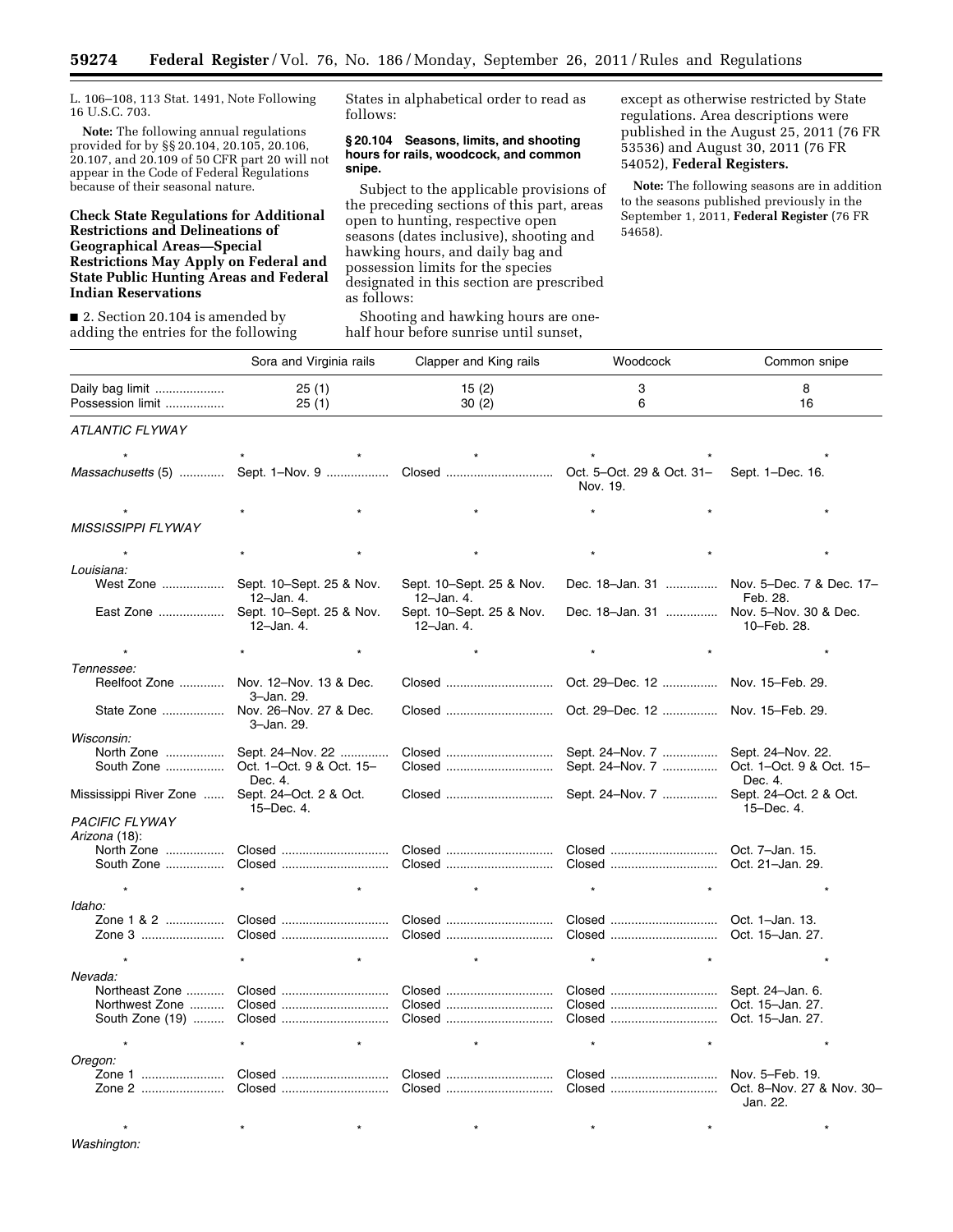|  | Sora and Virginia rails | Clapper and King rails | Woodcock | Common snipe |
|--|-------------------------|------------------------|----------|--------------|
|  |                         |                        |          | 22-Jan. 29.  |
|  |                         |                        |          | 22-Jan. 29.  |
|  | $\star$                 | $\star$                | $\star$  |              |

(1) The bag and possession limits for sora and Virginia rails apply singly or in the aggregate of these species.

(2) All bag and possession limits for clapper and king rails apply singly or in the aggregate of the two species and, unless otherwise specified, the limits are in addition to the limits on sora and Virginia rails in all States. In *Connecticut, Delaware, Maryland,* and *New Jersey,* the limits for clapper and king rails are 10 daily and 20 in possession. See also footnote (6) below.

\* \* \* \* \* \* \* \* \* \* \* \* \* \* \* (5) In *Massachusetts,* the sora rail limits are 5 daily and 5 in possession; the Virginia rail limits are 10 daily and 10 in possession. \* \* \* \* \* \* \* \* \* \* \* \* \*

\* \* \* \* \* \* \* \* \* \* \* \* \* \* \*

(16) In *Nebraska* and *New Mexico,* the rail limits are 10 daily and 20 in possession.

(18) In *Arizona,* Ashurst Lake in Unit 5B is closed to common snipe hunting.

(19) In *Nevada,* the snipe season in the Moapa Valley portion of the Overton Wildlife Management Area is only open November 5 to January 27.

■ 3. In § 20.105, paragraphs (a), (b), and (f) are amended by adding the entries for the following States in alphabetical order and paragraph (e) is revised to read as follows:

#### **§ 20.105 Seasons, limits, and shooting hours for waterfowl, coots, and gallinules.**

Subject to the applicable provisions of the preceding sections of this part, areas open to hunting, respective open seasons (dates inclusive), shooting and

hawking hours, and daily bag and possession limits for the species designated in this section are prescribed as follows:

Shooting and hawking hours are onehalf hour before sunrise until sunset, except as otherwise restricted by State regulations.

Area descriptions were published in the August 25, 2011 (76 FR 53536) and August 30, 2011 (76 FR 5405225), **Federal Registers**.

### *(a) Common Moorhens and Purple Gallinules (Atlantic, Mississippi, and Central Flyways)*

**Note:** The following seasons are in addition to the seasons published previously in the September 1, 2011, **Federal Register** (76 FR 54658). The zones named in this paragraph are the same as those used for setting duck seasons.

|                           | Season dates | Limits |                |
|---------------------------|--------------|--------|----------------|
|                           |              | Bag    | Possession     |
| <b>ATLANTIC FLYWAY</b>    |              |        |                |
|                           |              |        |                |
|                           |              | 15     | 30             |
|                           |              | 15     | 30             |
| $\star$                   |              |        |                |
|                           |              | 15     | 30             |
|                           |              | 15     | 30             |
|                           |              | 15     | 30             |
|                           |              | 15     | 30             |
|                           |              | 15     | 30             |
|                           |              | 15     | 30             |
| <b>MISSISSIPPI FLYWAY</b> |              |        |                |
|                           |              |        |                |
|                           |              | 15     | 30             |
|                           |              | 15     | 30             |
| Michigan:                 |              |        |                |
|                           |              |        | $\overline{c}$ |
|                           |              |        | $\overline{c}$ |
|                           |              |        | $\overline{c}$ |
|                           |              |        | $\overline{2}$ |
|                           |              |        | $\overline{2}$ |
|                           |              |        | 2              |
| Minnesota (3):            |              |        |                |
|                           |              | 15     | 30             |
|                           |              | 15     | 30             |
|                           |              | 15     | 30             |
|                           |              |        |                |
| Tennessee:                |              |        |                |
|                           |              | 15     | 30             |
|                           |              | 15     | 30             |
|                           |              | 15     | 30             |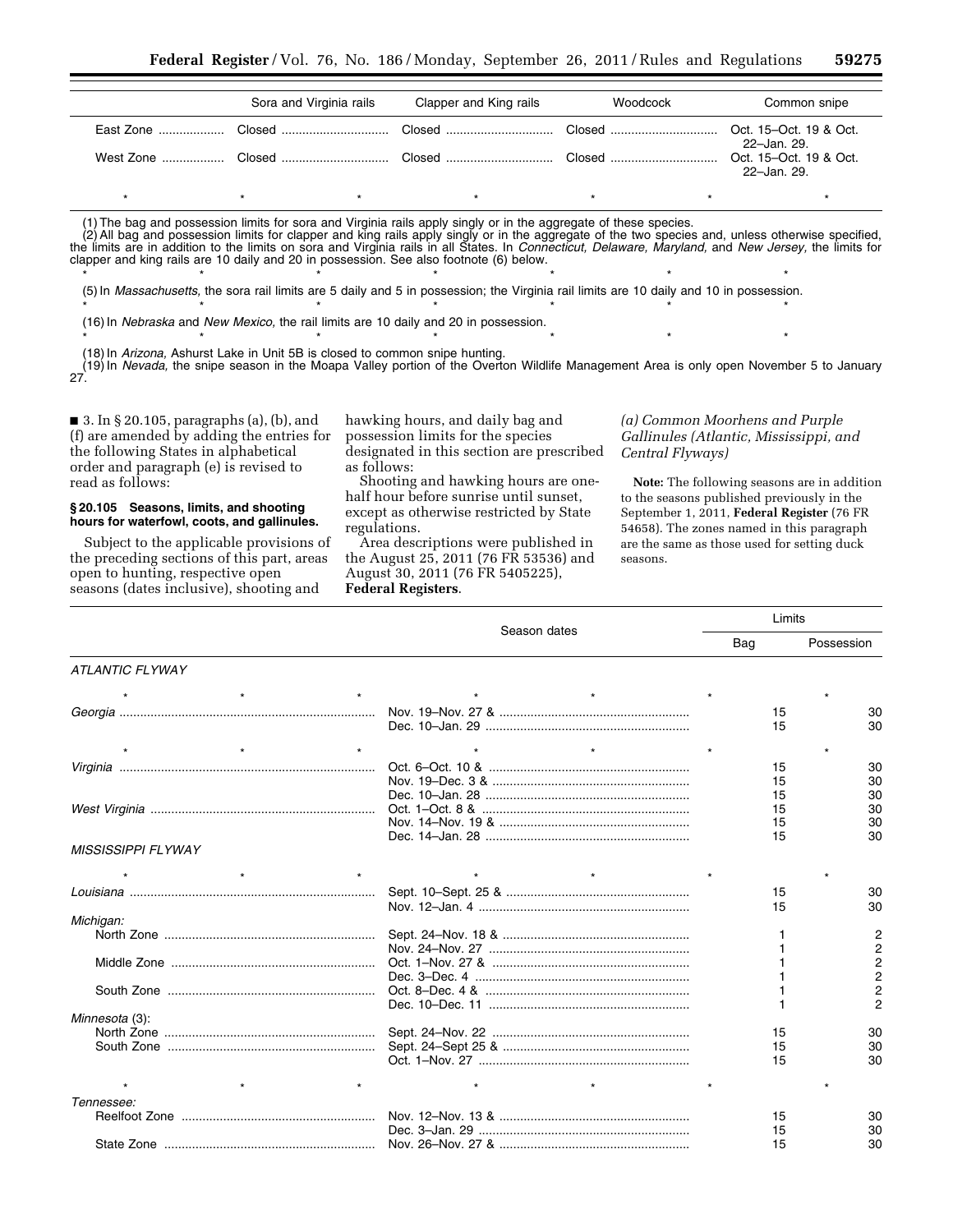|                       |  |                                                                  | Limits |            |
|-----------------------|--|------------------------------------------------------------------|--------|------------|
|                       |  | Season dates                                                     | Bag    | Possession |
|                       |  |                                                                  | 15     | 30         |
| Wisconsin:            |  |                                                                  |        |            |
|                       |  |                                                                  | 15     | 30         |
|                       |  |                                                                  |        | 30         |
|                       |  |                                                                  | 15     | 30         |
|                       |  |                                                                  | 15     | 30         |
|                       |  |                                                                  | 15     | 30         |
|                       |  |                                                                  |        |            |
| <b>PACIFIC FLYWAY</b> |  |                                                                  |        |            |
|                       |  | Seasons are in aggregate with coots and listed in paragraph (e). |        |            |

(3) In *Minnesota,* the daily bag limit is 15 and the possession limit is 30 coots and moorhens in the aggregate.

### *(b) Sea Ducks (Scoter, Eider, and Long-Tailed Ducks in Atlantic Flyway)*

**Note:** The following seasons are in addition to the seasons published previously in the

September 1, 2011, **Federal Register** (76 FR 54658).

Within the special sea duck areas, the daily bag limit is 7 scoter, eider, and long-tailed ducks of which no more than

4 may be scoters. Possession limits are twice the daily bag limit. These limits may be in addition to regular duck bag limits only during the regular duck season in the special sea duck hunting areas.

|          |  |              |     | imits |            |    |
|----------|--|--------------|-----|-------|------------|----|
|          |  | Season dates | Bag |       | Possession |    |
|          |  |              |     |       |            |    |
| Georgia  |  |              |     |       |            |    |
|          |  |              |     |       |            |    |
|          |  |              |     |       |            |    |
|          |  |              |     |       |            |    |
|          |  |              |     |       |            | 14 |
|          |  |              |     |       |            |    |
| Virginia |  |              |     |       |            |    |

**Note:** Notwithstanding the provisions of this part 20, the shooting of crippled waterfowl from a motorboat under power will be permitted in *Maine, Massachusetts, New Hampshire, Rhode Island, Connecticut, New York, Delaware, Virginia, and Maryland* in those areas described, delineated, and designated in their respective hunting regulations as special sea duck hunting areas.

\* \* \* \* \* \* \* \* \* \* \* \* \* \* \* \* \* (4) In *Massachusetts,* the daily bag limit may include no more than 4 eiders (only 1 of which may be a hen) and 4 long-tailed ducks.

\* \* \* \* \*

*(e) Waterfowl, Coots, and Pacific-Flyway Seasons for Common Moorhens and Purple Gallinules* 

### Definitions

*The Atlantic Flyway:* Includes Connecticut, Delaware, Florida, Georgia, Maine, Maryland, Massachusetts, New Hampshire, New Jersey, New York, North Carolina, Pennsylvania, Rhode Island, South Carolina, Vermont, Virginia, and West Virginia.

*The Mississippi Flyway:* Includes Alabama, Arkansas, Illinois, Indiana, Iowa, Kentucky, Louisiana, Michigan, Minnesota, Mississippi, Missouri, Ohio, Tennessee, and Wisconsin.

*The Central Flyway:* Includes Colorado (east of the Continental Divide), Kansas, Montana (Blaine, Carbon, Fergus, Judith Basin, Stillwater, Sweetgrass, Wheatland, and all counties east thereof), Nebraska, New Mexico (east of the Continental Divide except that the Jicarilla Apache Indian Reservation is in the Pacific Flyway), North Dakota, Oklahoma, South Dakota, Texas, and Wyoming (east of the Continental Divide).

*The Pacific Flyway:* Includes the States of Arizona, California, Colorado (west of the Continental Divide), Idaho, Montana (including and to the west of Hill, Chouteau, Cascade, Meagher, and Park Counties), Nevada, New Mexico (the Jicarilla Apache Indian Reservation and west of the Continental Divide), Oregon, Utah, Washington, and Wyoming (west of the Continental Divide including the Great Divide Basin).

*Light Geese:* Includes lesser snow (including blue) geese, greater snow geese, and Ross's geese.

*Dark Geese:* Includes Canada geese, white-fronted geese, emperor geese, brant (except in California, Oregon, Washington, and the Atlantic Flyway), and all other geese except light geese.

### ATLANTIC FLYWAY

#### Flyway-wide Restrictions

Duck Limits: The daily bag limit of 6 ducks may include no more than 4 mallards (2 hen mallards), 2 scaup, 1 black duck, 2 pintails, 1 canvasback, 1 mottled duck, 3 wood ducks, 2 redheads, and 1 fulvous tree duck. The possession limit is twice the daily bag limit.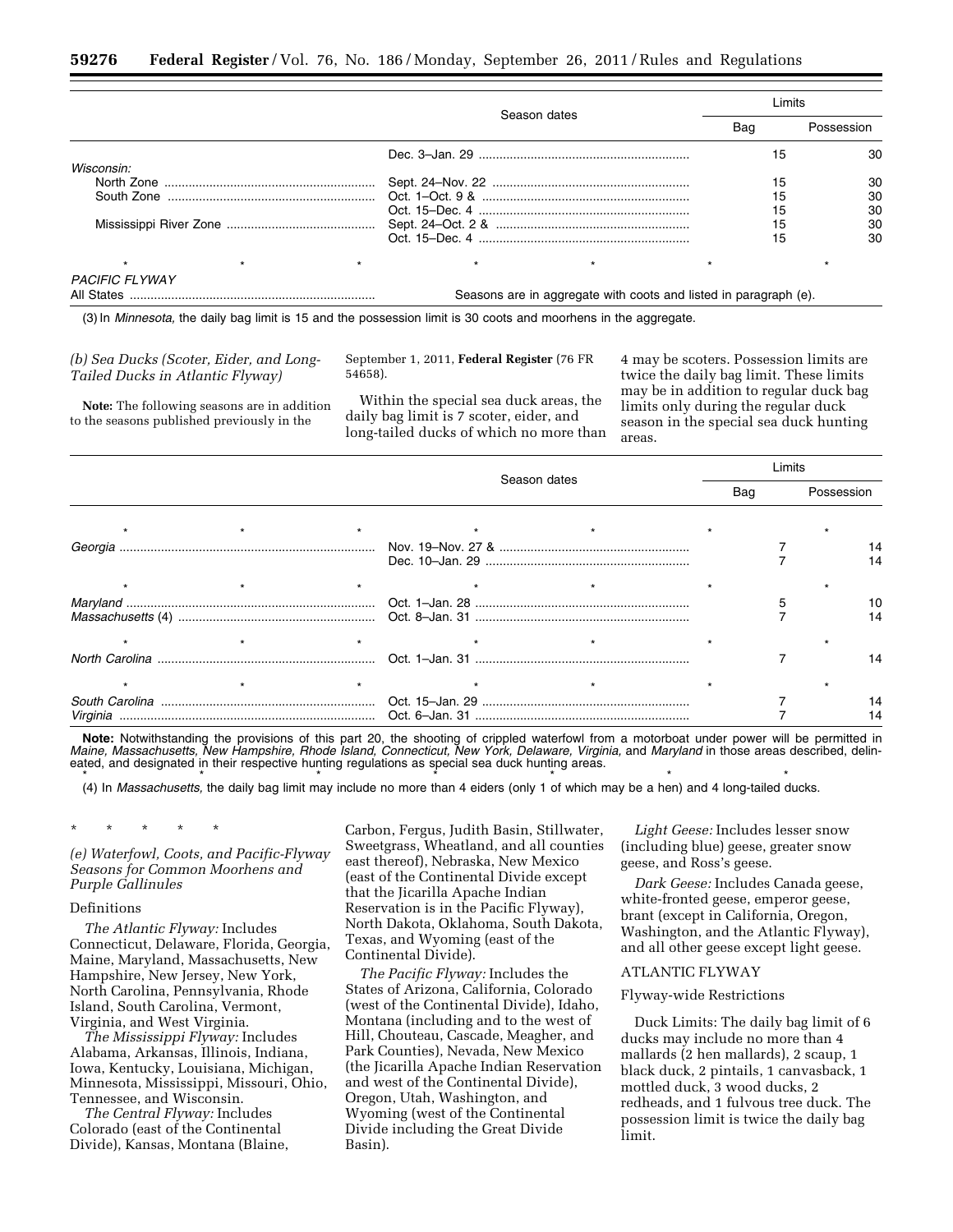Harlequin Ducks: All areas of the Flyway are closed to harlequin duck hunting.

Merganser Limits: The daily bag limit is 5 mergansers with 10 in possession

and may include no more than 2 hooded only 2 daily and 4 in possession may be mergansers daily and 4 in possession. In hooded mergansers. States that include mergansers in the duck bag limit, the daily limit is the same as the duck bag limit, of which

|                               |              | Limits         |            |
|-------------------------------|--------------|----------------|------------|
|                               | Season dates | Bag            | Possession |
| Connecticut                   |              |                |            |
| Ducks and Mergansers:         |              | 6              | 12         |
|                               |              |                |            |
|                               |              |                |            |
|                               |              |                |            |
|                               |              |                |            |
|                               |              | 15             | 30         |
| Canada Geese:                 |              |                |            |
|                               |              | 5              | 10         |
|                               |              | 5              | 10         |
|                               |              | 5              | 10         |
|                               |              | 2              |            |
|                               |              | 2              |            |
|                               |              | 3              | 6          |
|                               |              | 3              | 6          |
|                               |              | 5              | 10         |
| Light Geese:                  |              |                |            |
|                               |              | 25             |            |
|                               |              | 25             |            |
|                               |              | 25             |            |
|                               |              | 25             |            |
| Brant:                        |              |                |            |
|                               |              | 2              | 4          |
|                               |              | 2              |            |
| Delaware                      |              |                |            |
|                               |              | 6              | 12         |
|                               |              | 6              | 12         |
|                               |              | 6              | 12         |
|                               |              | 5              | 10         |
|                               |              | 15             | 30         |
|                               |              | 2              |            |
|                               |              | $\overline{2}$ |            |
|                               |              | 25             |            |
|                               |              | 2              | 4          |
| Florida                       |              |                |            |
|                               |              | 6              | 12         |
|                               |              | 6              | 12         |
|                               |              | 5              | 10         |
|                               |              | 15             | 30         |
|                               |              | 5              | 10         |
|                               |              | 5              | 10         |
|                               |              | 15             |            |
| Georgia                       |              |                |            |
|                               |              | 6              | 12         |
|                               |              | 6              | 12         |
|                               |              | 5              | 10         |
|                               |              | 15             | 30         |
| Canada Geese (special season) |              | 5              | 10         |
|                               |              | 5              | 10         |
|                               |              |                |            |
| Maine                         |              |                |            |
|                               |              | 6              | 12         |
|                               |              |                |            |
|                               |              |                |            |
|                               |              |                |            |
|                               |              | 5              | 10         |
|                               |              | 5              | 10         |
| Canada Geese:                 |              |                |            |
|                               |              | 2              |            |
|                               |              | 2              |            |
|                               |              | 25             |            |
| Brant:                        |              |                |            |
|                               |              | 2              | Δ          |
|                               |              | 2              |            |
|                               |              | 2              |            |
| Maryland                      |              |                |            |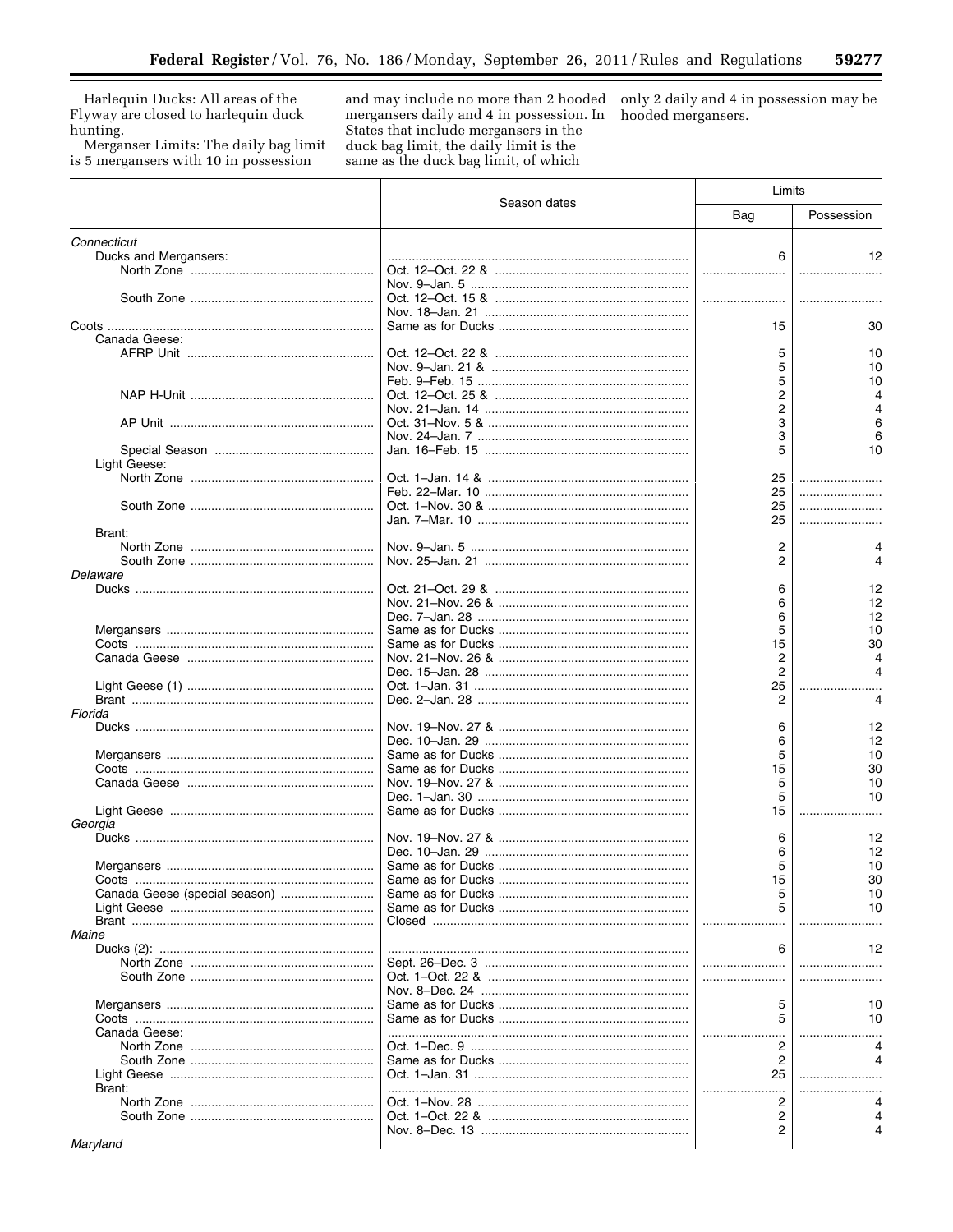|                                 |              | Limits  |            |  |
|---------------------------------|--------------|---------|------------|--|
|                                 | Season dates | Bag     | Possession |  |
|                                 |              | 6       | 12         |  |
|                                 |              | 6       | 12         |  |
|                                 |              | 6       | 12         |  |
|                                 |              | 15      | 30         |  |
| Canada Geese:                   |              |         |            |  |
|                                 |              | 5       | 10         |  |
|                                 |              | 5       | 10         |  |
|                                 |              | 2       | 4          |  |
|                                 |              | 2       |            |  |
|                                 |              | 25      |            |  |
|                                 |              | 25      |            |  |
|                                 |              | 2       |            |  |
|                                 |              | 2       |            |  |
| Massachusetts                   |              |         |            |  |
|                                 |              | 6       | 12         |  |
|                                 |              |         |            |  |
|                                 |              |         |            |  |
|                                 |              |         |            |  |
|                                 |              |         |            |  |
|                                 |              |         |            |  |
|                                 |              |         |            |  |
|                                 |              | 5       | 10         |  |
|                                 |              | 15      | 30         |  |
| Canada Geese:                   |              |         |            |  |
|                                 |              |         |            |  |
|                                 |              | 2       |            |  |
|                                 |              | 2       | 4          |  |
|                                 |              | 5       | 10         |  |
|                                 |              | 2       | 4          |  |
|                                 |              | 2       |            |  |
|                                 |              | 5       | 10         |  |
|                                 |              | 3       |            |  |
|                                 |              | 3       |            |  |
| Light Geese:                    |              |         |            |  |
|                                 |              | 15      | 30         |  |
|                                 |              | 15      | 30         |  |
|                                 |              | 15      | 30         |  |
|                                 |              | 15      | 30         |  |
|                                 |              | 15      | 30         |  |
| Brant:                          |              |         |            |  |
|                                 |              |         |            |  |
|                                 |              | 2       |            |  |
|                                 |              | 2       | 4          |  |
| New Hampshire                   |              |         |            |  |
|                                 |              | 6       | 12         |  |
|                                 |              |         |            |  |
|                                 |              |         |            |  |
|                                 |              |         |            |  |
|                                 |              |         |            |  |
|                                 |              | 5<br>15 | 10<br>30   |  |
|                                 |              |         |            |  |
|                                 |              |         |            |  |
|                                 |              | 2<br>2  |            |  |
| Light Geese:                    |              |         |            |  |
|                                 |              | 25      |            |  |
|                                 |              | 25      |            |  |
| Brant:                          |              |         |            |  |
|                                 |              | 2       |            |  |
|                                 |              | 2       |            |  |
| New Jersey                      |              |         |            |  |
|                                 |              | 6       | 12         |  |
|                                 |              |         |            |  |
|                                 |              |         |            |  |
|                                 |              |         |            |  |
|                                 |              |         |            |  |
|                                 |              |         |            |  |
|                                 |              |         |            |  |
|                                 |              | 5       | 10         |  |
|                                 |              | 15      | 30         |  |
| Canada and White-fronted Geese: |              |         |            |  |
|                                 |              | 3       | 6          |  |
|                                 |              |         |            |  |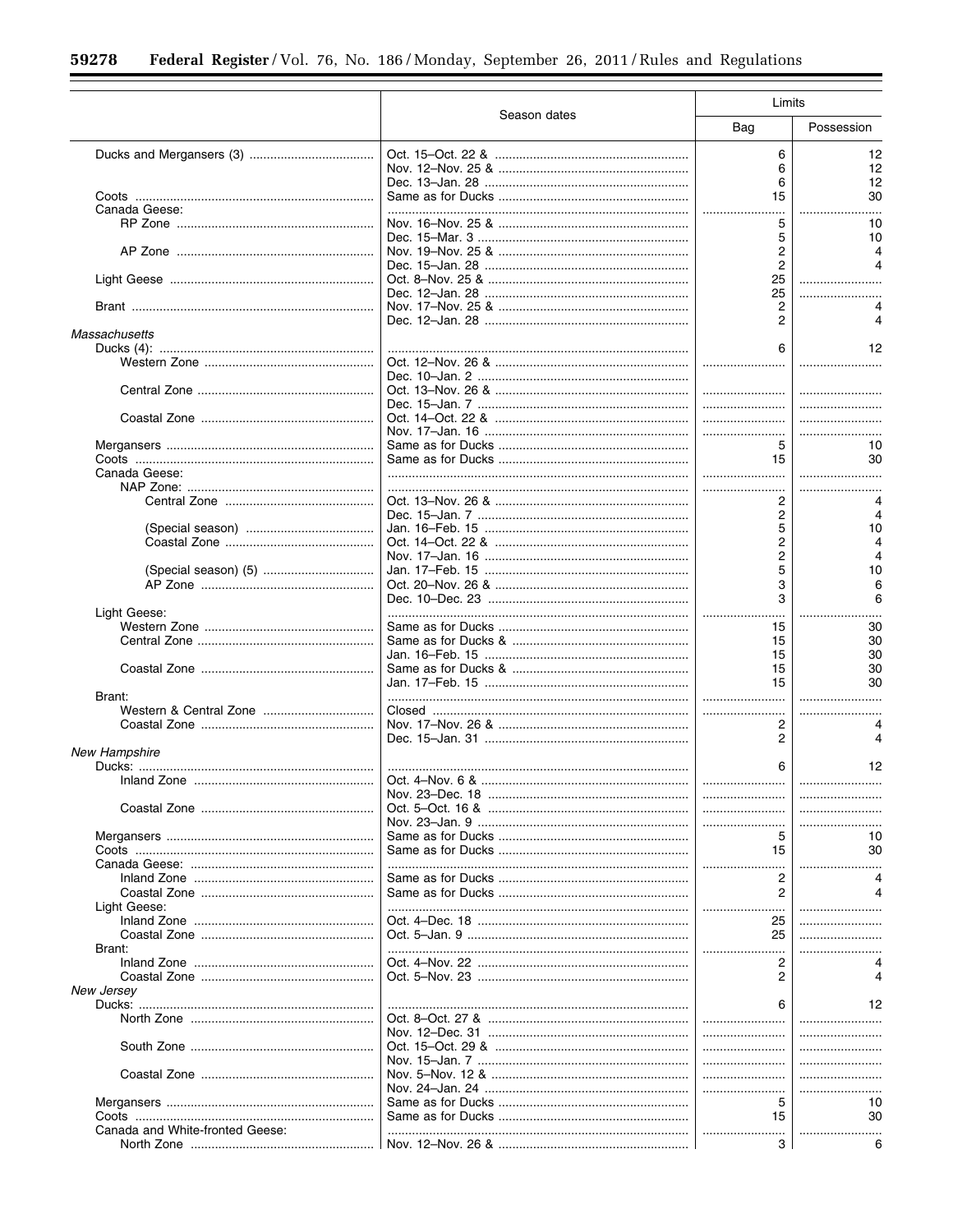|                             |              | Limits         |            |  |
|-----------------------------|--------------|----------------|------------|--|
|                             | Season dates | Bag            | Possession |  |
|                             |              |                |            |  |
|                             |              | 3              | 6          |  |
|                             |              | 3              | 6          |  |
|                             |              | 3              | 6          |  |
|                             |              | 3              |            |  |
|                             |              | 3              |            |  |
|                             |              | 5              | 10         |  |
| Light Geese:                |              |                |            |  |
|                             |              | 25             |            |  |
|                             |              | 25             |            |  |
|                             |              | 25             |            |  |
| Brant:                      |              |                |            |  |
|                             |              | 2              | 4          |  |
|                             |              | 2              | 4          |  |
|                             |              | 2              | 4          |  |
|                             |              | 2              |            |  |
|                             |              | 2              |            |  |
|                             |              | 2              |            |  |
| <b>New York</b>             |              |                |            |  |
|                             |              | 6              | 12         |  |
|                             |              |                |            |  |
|                             |              |                |            |  |
|                             |              |                |            |  |
|                             |              |                |            |  |
|                             |              |                |            |  |
|                             |              |                |            |  |
|                             |              |                |            |  |
|                             |              |                |            |  |
|                             |              |                |            |  |
|                             |              |                |            |  |
|                             |              |                |            |  |
|                             |              | 15             | 30         |  |
| Canada Geese:               |              |                |            |  |
| Western Long Island (AFRP)  |              | 8              | 16         |  |
|                             |              | 8              | 16         |  |
| Central Long Island (NAP-L) |              | 3              | 6          |  |
|                             |              | 3              | 6          |  |
| Eastern Long Island (NAP-H) |              | $\overline{c}$ | 4          |  |
|                             |              |                | 4          |  |
|                             |              | 2              |            |  |
| Lake Champlain (AP) Zone    |              | 3              | 6          |  |
|                             |              | 3              | 6          |  |
|                             |              | 3              | 6          |  |
|                             |              | 3              | 6          |  |
| Hudson Valley (AP) Zone     |              | 3              |            |  |
|                             |              | 3              |            |  |
|                             |              | 3              |            |  |
|                             |              | 3              | 6          |  |
|                             |              | 5              | 10         |  |
|                             |              | 5              | 10         |  |
|                             |              | 5              | 10         |  |
|                             |              | 5              | 10         |  |
| Light Geese (6):            |              |                |            |  |
|                             |              | 25             |            |  |
|                             |              | 25             |            |  |
|                             |              |                |            |  |
|                             |              | 25             |            |  |
|                             |              | 25             |            |  |
|                             |              | 25             |            |  |
|                             |              | 25             |            |  |
|                             |              | 25             |            |  |
|                             |              | 25             |            |  |
|                             |              | 25             |            |  |
| Brant:                      |              |                |            |  |
|                             |              | 2              | 4          |  |
|                             |              | 2              | 4          |  |
|                             |              | 2              | 4          |  |
|                             |              | 2              | 4          |  |
|                             |              | 2              | 4          |  |
|                             |              | 2              | 4          |  |
| North Carolina              |              |                |            |  |
|                             |              | 6              | 12         |  |
|                             |              |                |            |  |
|                             |              | 6              | 12         |  |
|                             |              | 6              | 12         |  |
|                             |              | 5              | 10         |  |
|                             |              | 15             | 30         |  |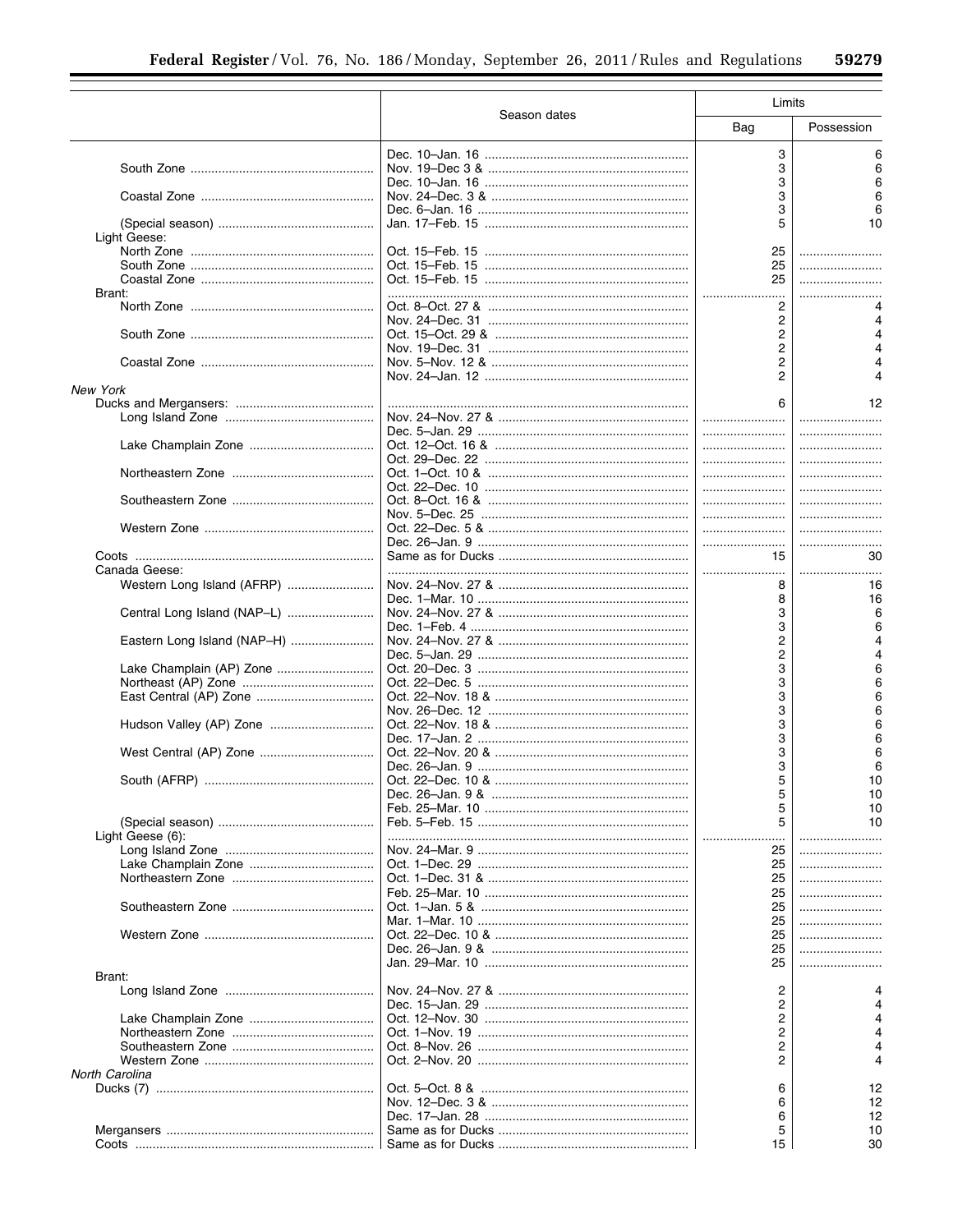|                                     |              | Limits         |            |  |
|-------------------------------------|--------------|----------------|------------|--|
|                                     | Season dates | Bag            | Possession |  |
| Canada Geese:                       |              |                |            |  |
|                                     |              |                | 10         |  |
|                                     |              | 5              | 10         |  |
|                                     |              | 5              | 10         |  |
|                                     |              | 5              | 10         |  |
|                                     |              | 5              | 10         |  |
|                                     |              | 1              |            |  |
|                                     |              | 25             |            |  |
|                                     |              | 25             |            |  |
|                                     |              | 2              |            |  |
|                                     |              | 2              |            |  |
| Pennsylvania                        |              |                |            |  |
|                                     |              | 6              | 12         |  |
|                                     |              |                |            |  |
|                                     |              |                |            |  |
|                                     |              |                |            |  |
|                                     |              |                |            |  |
|                                     |              |                |            |  |
|                                     |              |                |            |  |
|                                     |              | 5              | 10         |  |
|                                     |              | 15             | 30         |  |
| Canada Geese:                       |              |                |            |  |
|                                     |              | 3              | 6          |  |
|                                     |              | 3              | 6          |  |
|                                     |              | 3              | 6          |  |
|                                     |              | 3              | 6          |  |
|                                     |              | 5              |            |  |
|                                     |              |                | 10         |  |
|                                     |              | 5              | 10         |  |
|                                     |              | 5              | 10         |  |
|                                     |              | 25             |            |  |
|                                     |              | 2              | 4          |  |
| Rhode Island                        |              |                |            |  |
|                                     |              | 6              | 12         |  |
|                                     |              | 6              | 12         |  |
|                                     |              | 6              | 12         |  |
|                                     |              | 5              | 10         |  |
|                                     |              | 15             | 30         |  |
|                                     |              | 2              |            |  |
|                                     |              | $\overline{c}$ |            |  |
|                                     |              |                |            |  |
|                                     |              | 5              | 10         |  |
|                                     |              | 15             |            |  |
|                                     |              | 2              |            |  |
| South Carolina                      |              |                |            |  |
|                                     |              | 6              | 12         |  |
|                                     |              | 6              | 12         |  |
|                                     |              | 6              | 12         |  |
|                                     |              | 5              | 10         |  |
|                                     |              | 15             | 30         |  |
| Canada and White-fronted Geese (13) |              | 5              | 10         |  |
|                                     |              | 5              | 10         |  |
|                                     |              | 5              | 10         |  |
|                                     |              | 25             |            |  |
|                                     |              | 2              |            |  |
| Vermont                             |              |                |            |  |
|                                     |              |                |            |  |
|                                     |              | 6              | 12         |  |
|                                     |              |                |            |  |
|                                     |              |                |            |  |
|                                     |              |                |            |  |
|                                     |              |                |            |  |
|                                     |              |                |            |  |
|                                     |              | 5              | 10         |  |
|                                     |              | 15             | 30         |  |
| Canada Geese:                       |              |                |            |  |
|                                     |              | 3              |            |  |
|                                     |              | 3              |            |  |
|                                     |              | 2              |            |  |
|                                     |              | 2              |            |  |
|                                     |              |                |            |  |
| Light Geese:                        |              |                |            |  |
|                                     |              | 25             |            |  |
|                                     |              | 25             |            |  |
|                                     |              | 25             |            |  |
| Brant:                              |              |                |            |  |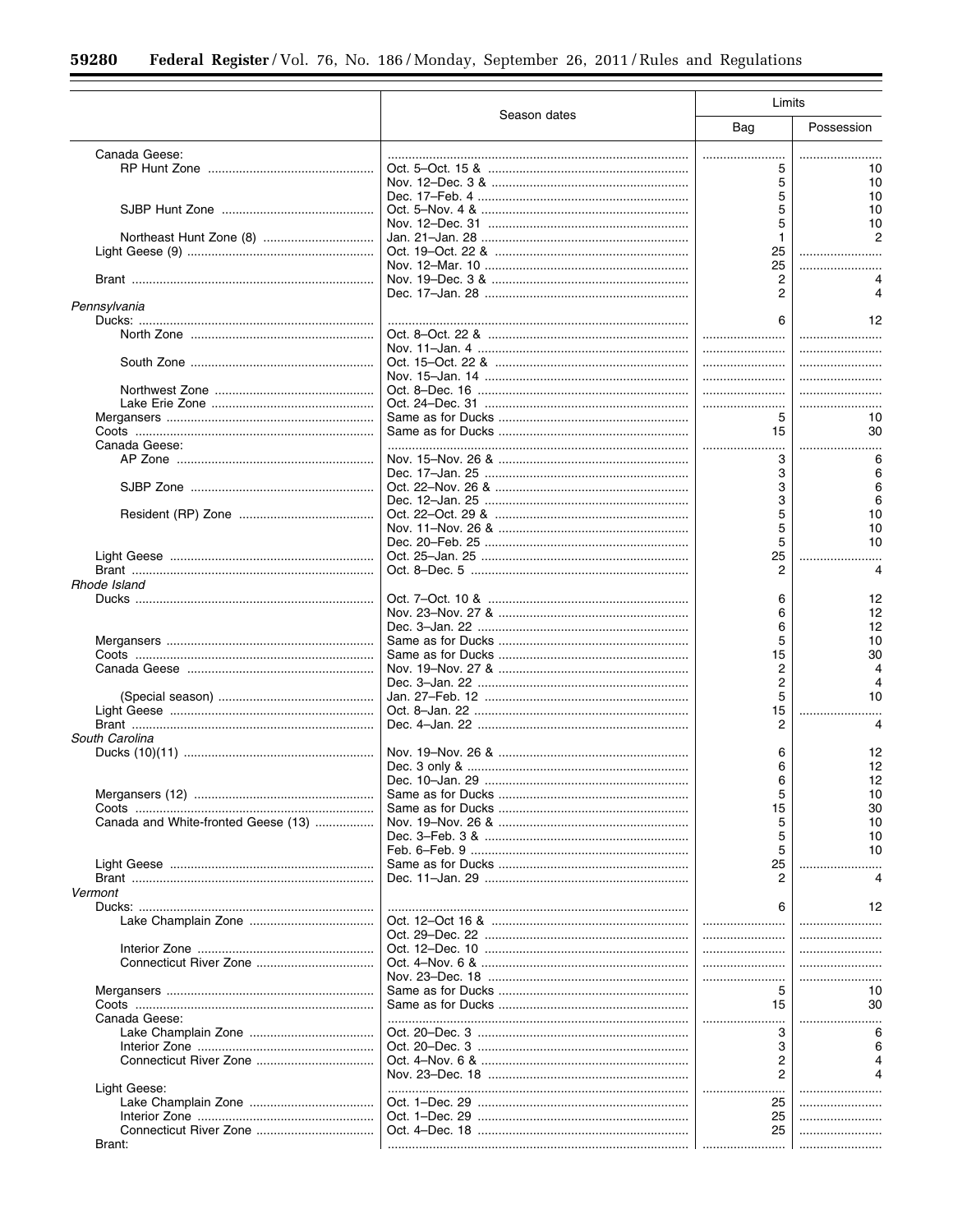|               |              | Limits         |            |
|---------------|--------------|----------------|------------|
|               | Season dates | Bag            | Possession |
|               |              | 2              |            |
|               |              | 2              |            |
|               |              |                |            |
| Virginia      |              |                |            |
|               |              | 6              | 12         |
|               |              |                | 12         |
|               |              |                | 12         |
|               |              |                | 10         |
|               |              | 15             | 30         |
| Canada Geese: |              |                |            |
|               |              | 2              |            |
|               |              | 2              |            |
|               |              | З              | 6          |
|               |              |                | 6          |
|               |              |                | 10         |
|               |              |                | 10         |
|               |              | 5              | 10         |
|               |              | 25             |            |
|               |              | $\overline{2}$ |            |
|               |              | っ              |            |
| West Virginia |              |                |            |
|               |              | 6              | 12         |
|               |              |                | 12         |
|               |              |                | 12         |
|               |              |                | 10         |
|               |              | 15             | 30         |
|               |              |                | 10         |
|               |              |                | 10         |
|               |              | 5              | 10         |
|               |              | っ              |            |

(1) In *Delaware,* the Bombay Hook NWR snow goose season is open Mondays, Wednesdays, and Fridays only.

(2) In *Maine,* the daily bag limit may include no more than 4 of any species, with no more than 8 of any one species in possession. The season for Barrow's goldeneye is closed.

(3) In *Maryland,* the black duck season is closed October 15 through October 22.

(4) In *Massachusetts,* the daily bag limit may include no more than 4 of any single species in addition to the flyway-wide bag restrictions.

(5) In *Massachusetts,* the special season in the Coastal Zone is restricted to that portion of the Coastal Zone north of the Cape Cod Canal.

(6) In *New York,* light geese may be taken with the aid of recorded or electrically amplified calls in any area or zone when all other waterfowl seasons are closed.

(7) In *North Carolina,* the season is closed for black ducks October 5 through October 8 and November 12 through November 18. The daily bag limit for black and mottled ducks is combined with no more than 1 allowed in the daily bag.

(8) In *North Carolina,* a permit is required to hunt Canada geese in the Northeast Hunt Zone.

(9) In *North Carolina,* electronic calls and unplugged shotguns are allowed for light geese from February 6 through March 10.

(10) In *South Carolina,* the daily bag limit of 6 may not exceed 1 black-bellied whistling duck, and 1 black duck or 1 mottled duck in the aggregate. (11) In *South Carolina,* on December 3, 2011, only youth less than 18 years of age may hunt, but they must be accompanied by an adult of at

least 21 years of age who is fully licensed, including a Federal Waterfowl Stamp, State waterfowl stamp, and HIP permit. Youth who are 16 and 17 years of age, who hunt, must possess a Federal Waterfowl Stamp and HIP permit.

(12) In *South Carolina,* the daily bag limit for mergansers may include no more than 1 hooded merganser.

(13) In *South Carolina,* the daily bag limit may include no more than 2 white-fronted geese.

(14) In *Virginia,* the season is closed for black ducks October 6 through October 10.<br>(15) In *West Virginia,* the daily bag limit may include no more than 4 long-tailed ducks and the season is closed for eiders, whistlin and mottled ducks.

## MISSISSIPPI FLYWAY

### Flyway-Wide Restrictions

Duck Limits: The daily bag limit of 6 ducks may include no more than 4 mallards (no more than 2 of which may be females), 1 mottled duck, 1 black

duck, 2 pintails, 1 canvasback, 2 redheads, 2 scaup, and 3 wood ducks. The possession limit is twice the daily bag limit.

Merganser Limits: The merganser limits include no more than 2 hooded mergansers daily and 4 in possession. In states that include mergansers in the duck bag limit, the daily limit is the same as the duck bag limit, of which only 2 daily and 4 in possession may be hooded mergansers.

|                         | Season dates    | imits |            |
|-------------------------|-----------------|-------|------------|
|                         |                 | Bag   | Possession |
| Alabama<br><b>Ducks</b> |                 |       | 1 2        |
|                         | Dec. 3-Jan. 29. |       |            |
|                         |                 |       |            |
|                         |                 |       |            |
|                         |                 |       | 30         |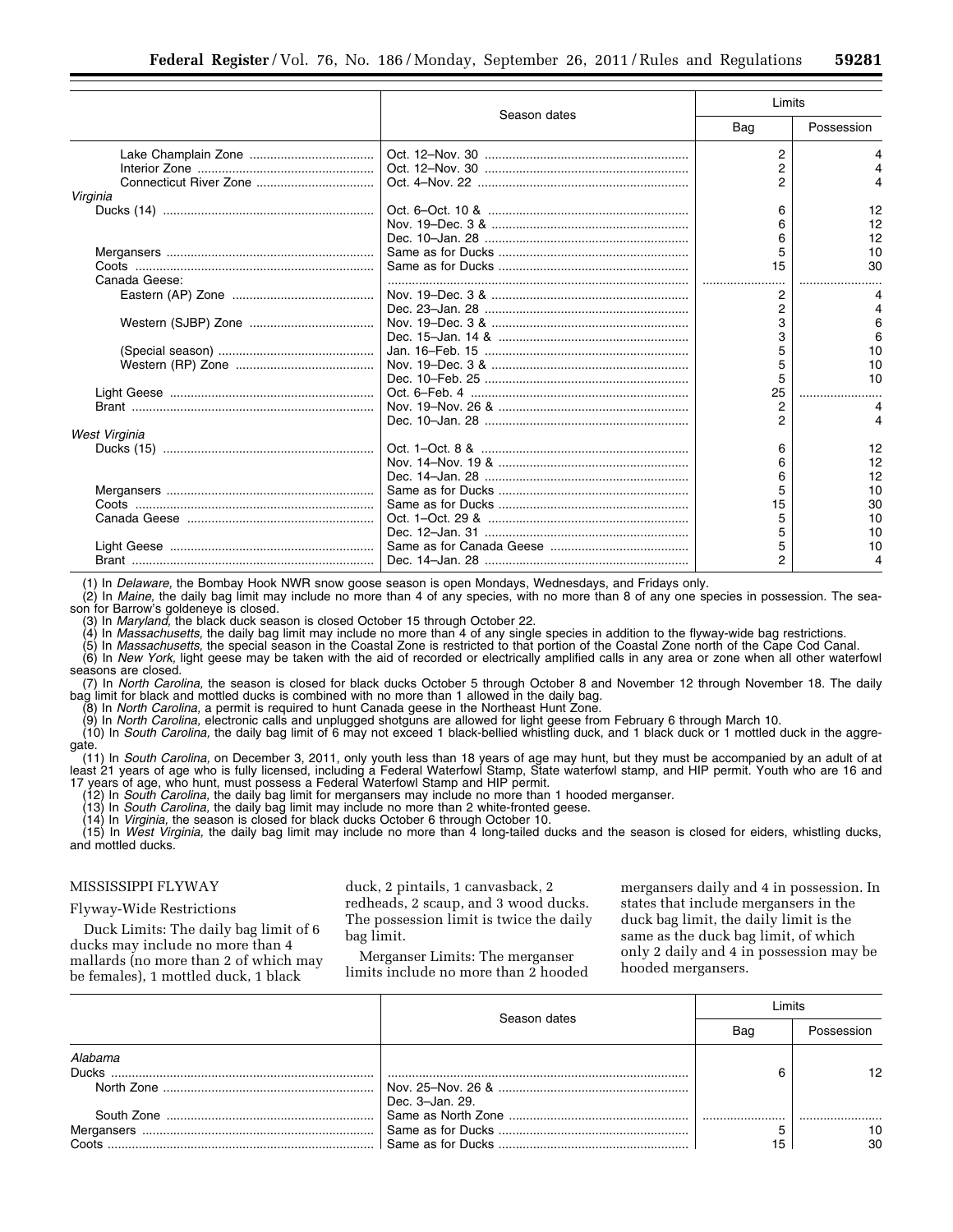|                              |              | Limits |            |  |
|------------------------------|--------------|--------|------------|--|
|                              | Season dates | Bag    | Possession |  |
| Dark Geese:                  |              |        |            |  |
| North Zone:                  |              |        |            |  |
|                              |              | 2      |            |  |
|                              |              | 2      |            |  |
|                              |              | 2      |            |  |
|                              |              | 2      |            |  |
| Light Geese:                 |              |        |            |  |
| North Zone:                  |              |        |            |  |
| Monroe and Escambia Counties |              | 5<br>5 |            |  |
|                              |              | 5      | 10         |  |
|                              |              | 5      | 5          |  |
|                              |              | 5      |            |  |
|                              |              | 5      | 5          |  |
| Arkansas                     |              |        |            |  |
|                              |              | 6      | 12         |  |
|                              |              | 6      | 12         |  |
|                              |              | 6      | 12         |  |
|                              |              | 5      | 10         |  |
|                              |              | 15     | 30         |  |
| Canada Geese:                |              |        |            |  |
|                              |              | 2      |            |  |
|                              |              | 2      |            |  |
|                              |              | 2      |            |  |
|                              |              |        |            |  |
|                              |              |        |            |  |
|                              |              | 20     |            |  |
| Illinois                     |              |        |            |  |
|                              |              | 6      | 12         |  |
|                              |              |        |            |  |
|                              |              |        | .          |  |
|                              |              |        |            |  |
|                              |              |        |            |  |
|                              |              | 5      | 10         |  |
|                              |              | 15     | 30         |  |
| Canada Geese:                |              |        |            |  |
|                              |              | 2      |            |  |
|                              |              | 2      |            |  |
|                              |              | 2      | Δ          |  |
|                              |              | 2      | 4          |  |
|                              |              | 2      |            |  |
|                              |              | 2      |            |  |
|                              |              | 2      |            |  |
| <b>White-fronted Geese:</b>  |              |        |            |  |
|                              |              | 2<br>2 |            |  |
|                              |              |        |            |  |
|                              |              | 2<br>2 |            |  |
|                              |              | 2      |            |  |
|                              |              |        |            |  |
| Light Geese:                 |              |        |            |  |
|                              |              | 20     |            |  |
|                              |              | 20     |            |  |
|                              |              | 20     |            |  |
|                              |              | 20     |            |  |
| Indiana                      |              |        |            |  |
|                              |              | 6      | 12         |  |
|                              |              |        |            |  |
|                              |              |        |            |  |
|                              |              |        |            |  |
|                              |              |        |            |  |
|                              |              |        |            |  |
|                              |              |        |            |  |
|                              |              | 5      | 10         |  |
|                              |              | 15     | 30         |  |
| Canada Geese:                |              |        |            |  |
|                              |              | 2      |            |  |
|                              |              | 2      |            |  |
|                              |              | 2      |            |  |
|                              |              | 2      |            |  |
|                              |              | 2      |            |  |
|                              |              | 2      |            |  |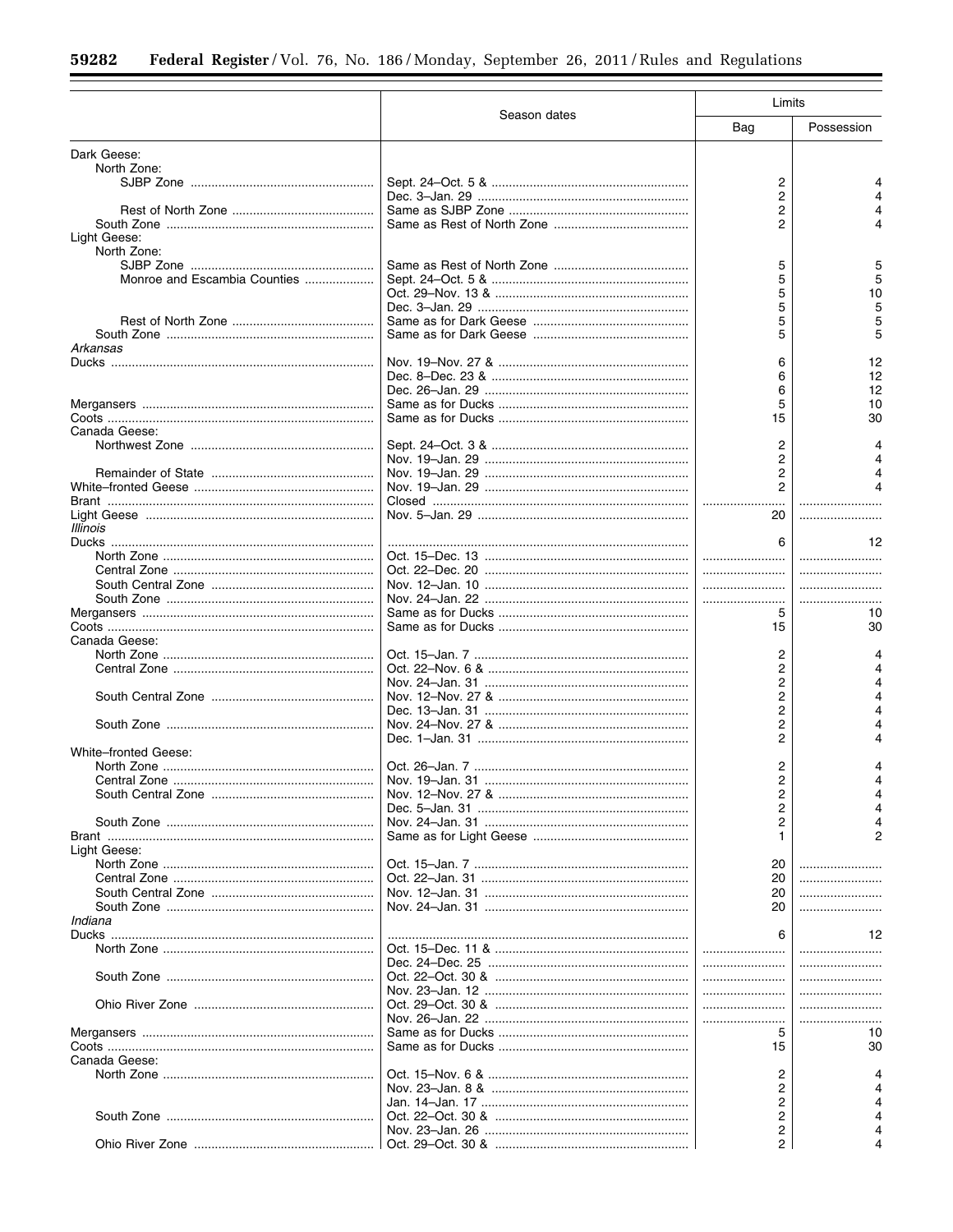|                                      |              | Limits         |            |  |
|--------------------------------------|--------------|----------------|------------|--|
|                                      | Season dates | Bag            | Possession |  |
|                                      |              | 2              |            |  |
|                                      |              | 5              | 10         |  |
|                                      |              | 1              |            |  |
|                                      |              |                |            |  |
|                                      |              | 1              |            |  |
|                                      |              | 20             |            |  |
| Iowa                                 |              |                |            |  |
|                                      |              | 6              | 12         |  |
|                                      |              |                |            |  |
|                                      |              |                |            |  |
|                                      |              |                |            |  |
|                                      |              | 5              | 10         |  |
|                                      |              | 15             | 30         |  |
| Canada Geese:                        |              |                |            |  |
|                                      |              | 2              |            |  |
|                                      |              | 2              |            |  |
|                                      |              | 3              | 6          |  |
|                                      |              | 2              |            |  |
|                                      |              | 2              |            |  |
|                                      |              | 3              | 6          |  |
| <b>White-fronted Geese:</b>          |              |                |            |  |
|                                      |              | 2              |            |  |
|                                      |              | 2              |            |  |
| Brant:                               |              |                |            |  |
|                                      |              | 1              |            |  |
|                                      |              | 1              |            |  |
| Light Geese:                         |              |                |            |  |
|                                      |              | 20             |            |  |
|                                      |              | 20             |            |  |
| Kentucky                             |              |                |            |  |
| Ducks:                               |              | 6              | 12         |  |
|                                      |              |                |            |  |
|                                      |              |                |            |  |
|                                      |              |                |            |  |
|                                      |              | 5              | 10<br>30   |  |
|                                      |              | 15<br>2        |            |  |
|                                      |              | 2              |            |  |
|                                      |              | $\overline{2}$ |            |  |
|                                      |              | 20             |            |  |
| Louisiana                            |              |                |            |  |
| Ducks:                               |              |                | 12         |  |
|                                      |              |                |            |  |
|                                      |              |                |            |  |
| East Zone (including Catahoula Lake) |              |                |            |  |
|                                      |              |                |            |  |
|                                      |              | 5              | 10         |  |
|                                      |              | 15             | 30         |  |
|                                      |              | 1.             |            |  |
| White-fronted (1):                   |              |                |            |  |
|                                      |              | 2              |            |  |
|                                      |              | 2              |            |  |
|                                      |              | 2              |            |  |
|                                      |              | 2              |            |  |
|                                      |              |                |            |  |
|                                      |              | 20             |            |  |
| Michigan                             |              |                |            |  |
|                                      |              | 6              | 12         |  |
|                                      |              |                |            |  |
|                                      |              |                |            |  |
|                                      |              |                |            |  |
|                                      |              |                |            |  |
|                                      |              |                |            |  |
|                                      |              |                |            |  |
|                                      |              | 5              | 10         |  |
|                                      |              | 15             | 30         |  |
| Canada Geese:                        |              | 2              |            |  |
|                                      |              | 2              |            |  |
|                                      |              | 2              |            |  |
|                                      |              | 2              |            |  |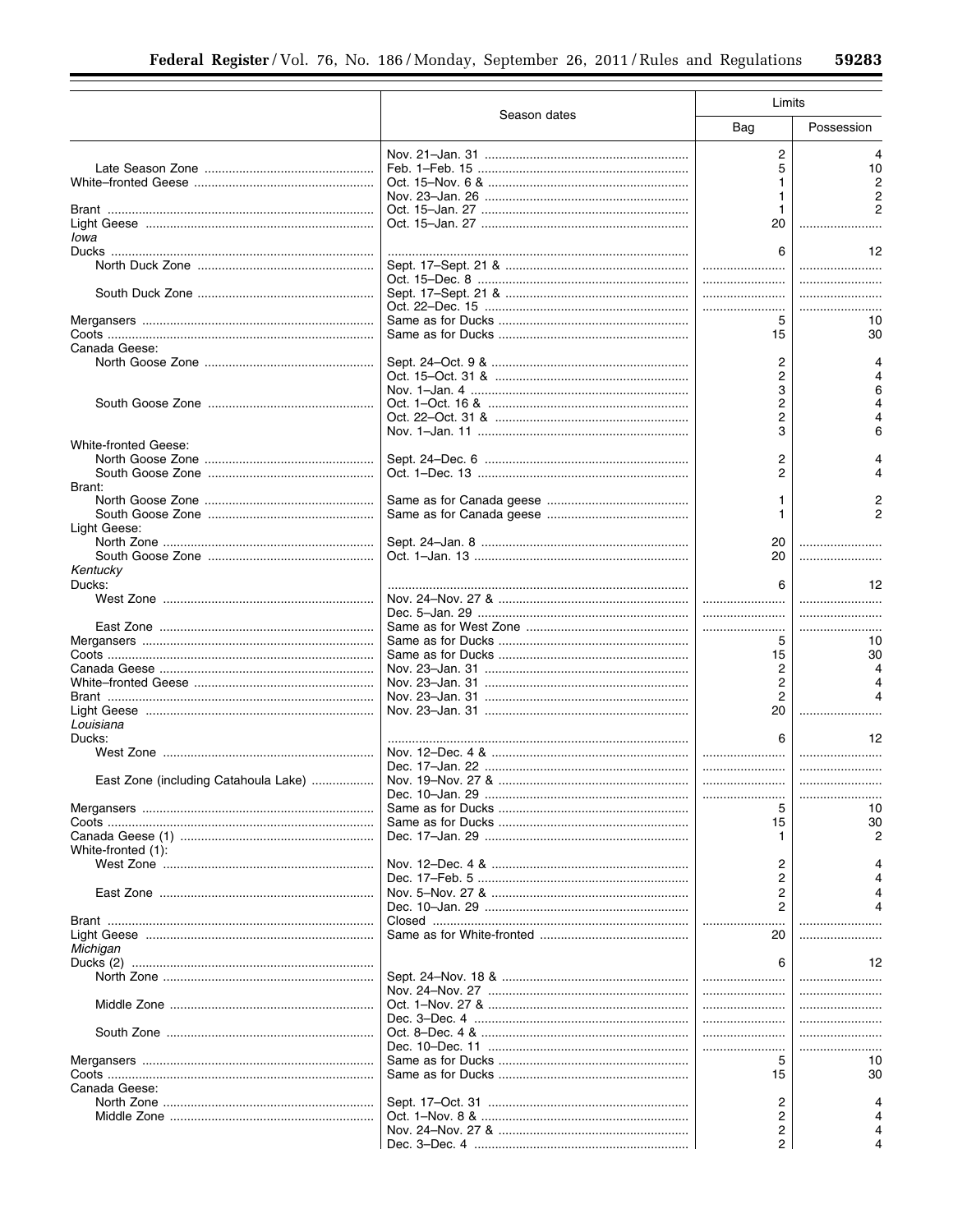|                         |              | Limits                  |            |
|-------------------------|--------------|-------------------------|------------|
|                         | Season dates | Bag                     | Possession |
| South Zone:             |              |                         |            |
| Muskegon Wastewater GMU |              | 2                       |            |
|                         |              | 2                       |            |
|                         |              | 2                       |            |
|                         |              | 2                       |            |
|                         |              | 2                       |            |
|                         |              | 2                       |            |
|                         |              | 2                       |            |
|                         |              | 2                       |            |
|                         |              | 2                       |            |
| Remainder of South Zone |              | 2                       | $\lambda$  |
|                         |              | $\overline{\mathbf{c}}$ | Δ          |
|                         |              | 5                       | 10         |
|                         |              | 1                       |            |
|                         |              | 20                      | 60         |
| Minnesota<br>Ducks:     |              |                         |            |
|                         |              |                         | 12         |
|                         |              | 6                       |            |
|                         |              | 6                       | 12<br>12   |
|                         |              | 6                       |            |
|                         |              | 5                       | 10         |
|                         |              | 15                      | 30         |
| Geese:                  |              |                         |            |
|                         |              |                         |            |
|                         |              | 3                       | 6          |
|                         |              | 1                       |            |
|                         |              | 20                      | 40         |
|                         |              |                         |            |
|                         |              |                         |            |
|                         |              | 3                       |            |
|                         |              | $\mathbf{1}$            |            |
|                         |              | 20                      | 40         |
|                         |              |                         |            |
|                         |              |                         |            |
|                         |              |                         |            |
|                         |              |                         | 6          |
|                         |              | 3                       |            |
| White-fronted and Brant |              | 1                       | 2          |
|                         |              | 20                      | 40         |
| Mississippi             |              |                         |            |
|                         |              | 6                       | 12         |
|                         |              | 6                       | 12         |
|                         |              | 6                       | 12         |
|                         |              | 5                       | 10         |
|                         |              | 15                      | 30         |
|                         |              | 3                       | 6          |
|                         |              | 2                       |            |
|                         |              | 2                       |            |
|                         |              | 20                      |            |
| Missouri                |              |                         |            |
|                         |              | 6                       | 12         |
|                         |              |                         |            |
|                         |              |                         |            |
|                         |              |                         |            |
|                         |              |                         |            |
|                         |              | 15                      | 30         |
|                         |              | 3                       | 6          |
|                         |              | 3                       |            |
|                         |              | 2                       |            |
|                         |              | 1                       |            |
|                         |              | 20                      |            |
| Ohio                    |              |                         |            |
|                         |              | 6                       | 12         |
|                         |              |                         |            |
|                         |              |                         |            |
|                         |              |                         |            |
|                         |              |                         |            |
|                         |              |                         |            |
|                         |              |                         |            |
|                         |              | 5                       | 10         |
|                         |              | 15                      | 30         |
| Canada Geese:           |              |                         |            |
|                         |              | 2                       |            |
|                         |              | 2                       |            |
|                         |              |                         |            |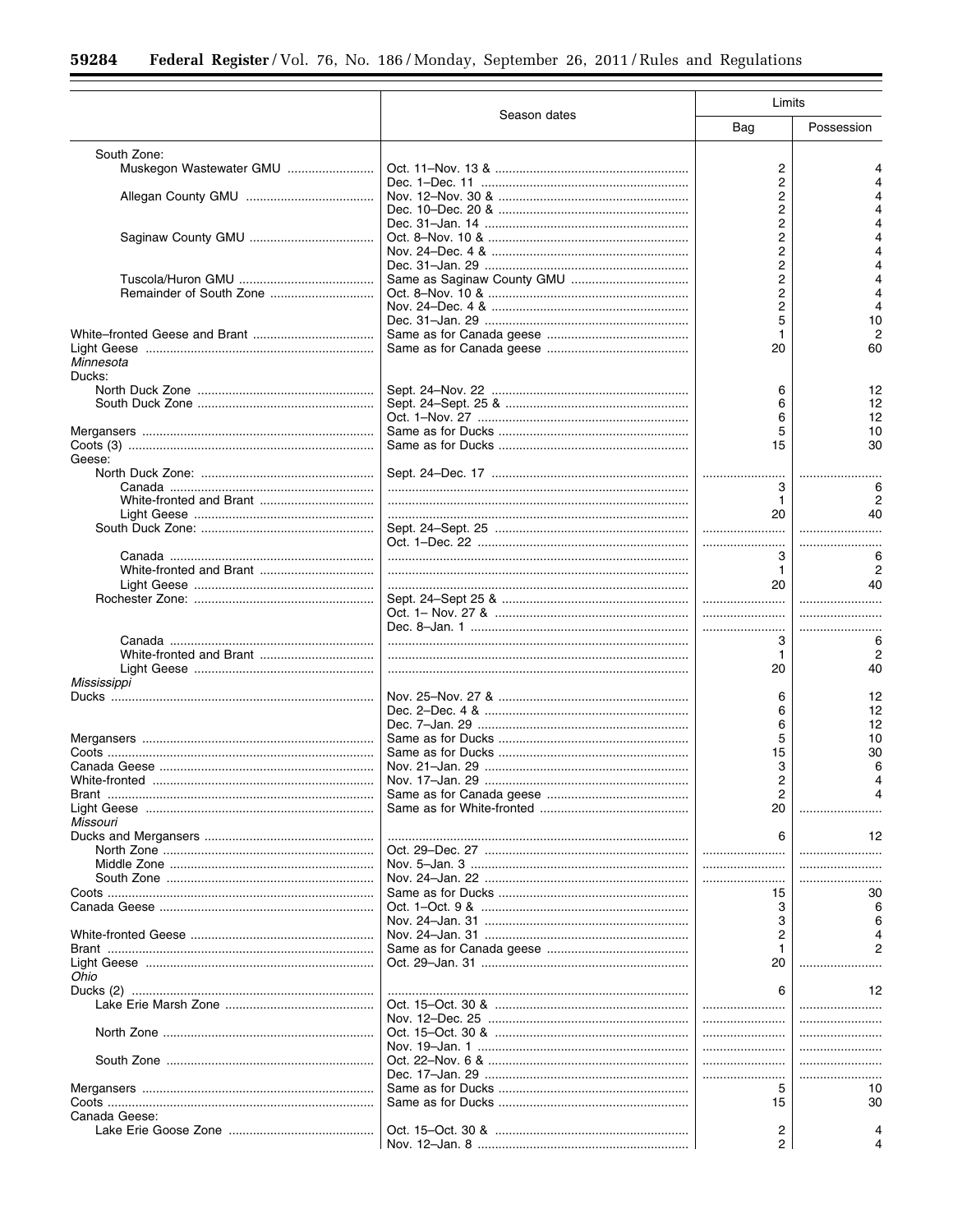|                             |              | Limits               |                |
|-----------------------------|--------------|----------------------|----------------|
|                             | Season dates | Bag                  | Possession     |
|                             |              | $\overline{c}$       | 4              |
|                             |              | 2                    |                |
|                             |              | 2                    |                |
|                             |              | 2                    |                |
|                             |              | 2                    | Δ              |
|                             |              | 2                    |                |
|                             |              | 1                    | 2              |
|                             |              | 10                   | 20             |
| Tennessee                   |              |                      |                |
|                             |              | 6                    | 12             |
|                             |              |                      |                |
|                             |              |                      |                |
|                             |              |                      |                |
|                             |              |                      |                |
|                             |              | 5                    | 10             |
|                             |              |                      |                |
|                             |              | 15                   | 30             |
| Canada Geese:               |              |                      |                |
|                             |              | 2                    |                |
|                             |              | 2                    |                |
|                             |              | 2                    |                |
|                             |              | 2                    |                |
| Kentucky/Barkley Lakes Zone |              | 2                    |                |
|                             |              | $\overline{2}$       |                |
|                             |              | 2                    |                |
|                             |              | $\overline{2}$       |                |
|                             |              | 20                   |                |
| Wisconsin                   |              |                      |                |
|                             |              |                      | 12             |
|                             |              |                      |                |
|                             |              |                      |                |
|                             |              |                      |                |
|                             |              |                      |                |
|                             |              |                      |                |
|                             |              | 5                    | 10             |
|                             |              | 15                   | 30             |
|                             |              |                      |                |
| Canada Geese:               |              |                      |                |
|                             |              | Tag System-See State |                |
|                             |              | Regulations          |                |
|                             |              |                      |                |
| Exterior Zone:              |              |                      |                |
| North Portion:              |              |                      |                |
| Brown Co. Subzone-North     |              | 2                    |                |
|                             |              | 2                    |                |
| South Portion:              |              |                      |                |
| Brown Co. Subzone-South     |              | 2                    |                |
|                             |              | 2                    |                |
| Mississippi River Subzone   |              | 2                    |                |
|                             |              | 2                    |                |
| Remainder of South Portion  |              | 2                    |                |
| <b>White-fronted Geese:</b> |              |                      |                |
|                             |              | 1                    | 2              |
|                             |              | 1                    | $\overline{2}$ |
|                             |              | 1                    | 2              |
|                             |              | 10                   | 20             |

(1) In *Louisiana,* during the Canada goose season, the daily bag limit is 2 dark geese (whitefronts and Canada geese) with no more than 1 Canada goose. Possession limits are twice the daily bag limits.

(2) In *Michigan, Ohio,* and *Wisconsin,* the daily bag limit may include no more than one hen mallard.

(3) In *Minnesota,* the daily bag limit is 15 and the possession limit is 30 coots and moorhens in the aggregate.

# CENTRAL FLYWAY

Flyway-Wide Restrictions

Duck Limits: The daily bag limit is 6 ducks, which may include no more than 5 mallards (2 female mallards), 1 mottled duck, 2 pintails, 1 canvasback,

2 redheads, 2 scaup, and 3 wood ducks. The possession limit is twice the daily bag limit.

Merganser Limits: The daily bag limit is 5 mergansers with 10 in possession and may include no more than 2 hooded mergansers daily and 4 in possession. In

states that include mergansers in the duck bag limit, the daily limit is the same as the duck bag limit, of which only 2 daily and 4 in possession may be hooded mergansers.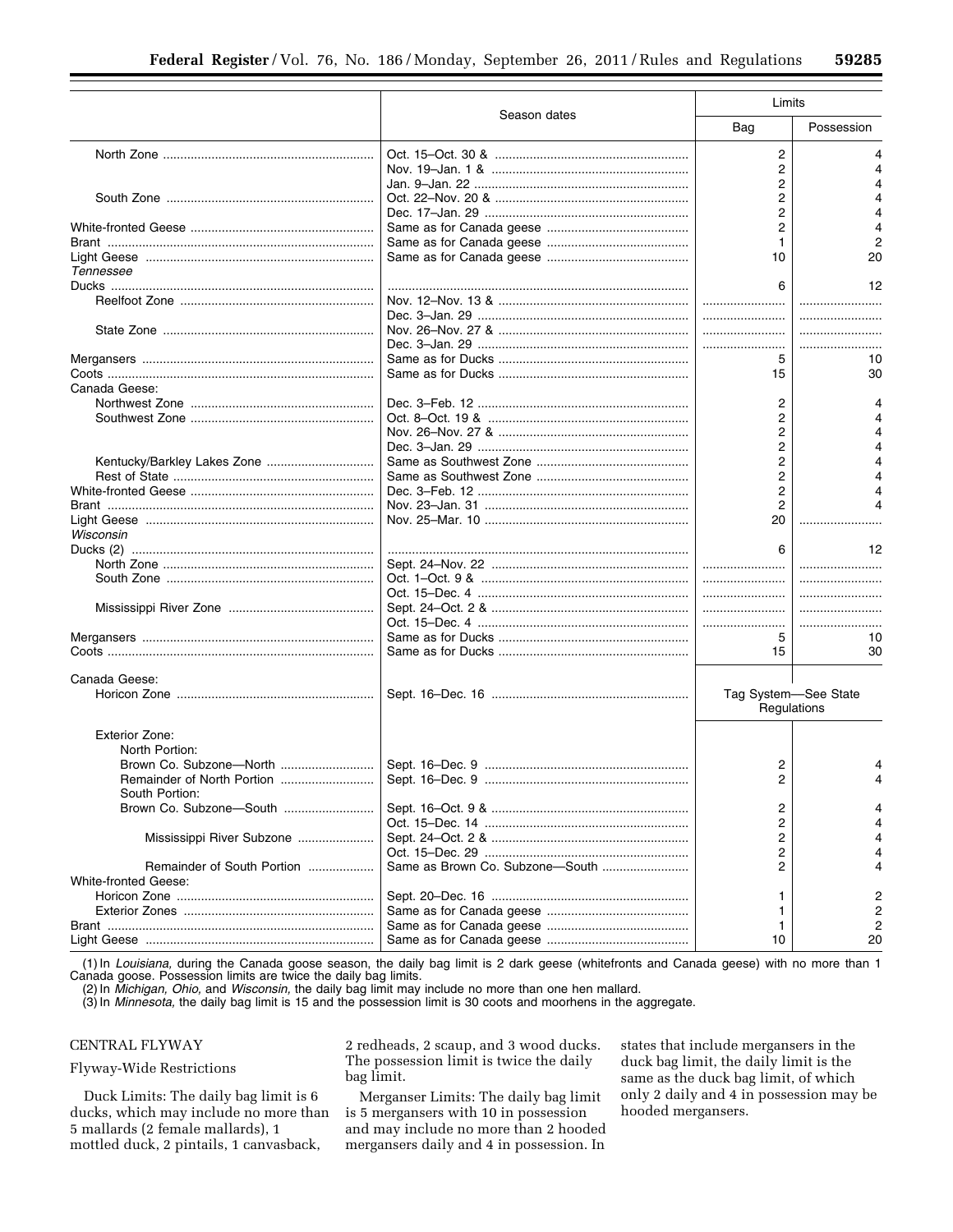÷.

|                                 |              | Limits         |            |
|---------------------------------|--------------|----------------|------------|
|                                 | Season dates | Bag            | Possession |
| Colorado                        |              |                |            |
|                                 |              | 6              | 12         |
|                                 |              |                |            |
|                                 |              |                |            |
|                                 |              |                |            |
|                                 |              |                |            |
|                                 |              |                |            |
|                                 |              | 15             | 30         |
|                                 |              | 5              | 10         |
| Dark Geese:                     |              |                |            |
|                                 |              |                |            |
|                                 |              |                |            |
| South Park/San Luis Valley Unit |              | 4              |            |
|                                 |              | 4              |            |
|                                 |              | 4              |            |
|                                 |              |                |            |
| Light Geese:                    |              |                |            |
|                                 |              | 20             |            |
| South Park/San Luis Valley Unit |              | 20             |            |
|                                 |              | 20             |            |
|                                 |              | 20             |            |
| Kansas                          |              |                |            |
|                                 |              | 6              | 12         |
|                                 |              |                |            |
|                                 |              |                |            |
| Low Plains:                     |              |                |            |
|                                 |              |                |            |
|                                 |              |                |            |
|                                 |              |                |            |
|                                 |              |                |            |
|                                 |              |                |            |
|                                 |              |                |            |
|                                 |              |                |            |
|                                 |              | 5              | 10         |
|                                 |              | 15             | 30         |
|                                 |              | 3              |            |
|                                 |              | 3              |            |
|                                 |              | 2              |            |
|                                 |              | $\overline{2}$ |            |
|                                 |              | 20             |            |
|                                 |              | 20             |            |
| Montana                         |              |                |            |
| Ducks and Mergansers:           |              | 6              | 12         |
|                                 |              |                |            |
|                                 |              |                |            |
|                                 |              | 15             | 30         |
|                                 |              | 4              | 8          |
|                                 |              | 6              | 12         |
|                                 |              |                |            |
| Nebraska                        |              |                |            |
| Ducks:                          |              | 6              | 12         |
|                                 |              |                |            |
| Low Plains:                     |              |                |            |
|                                 |              |                |            |
|                                 |              |                |            |
|                                 |              |                |            |
|                                 |              |                |            |
|                                 |              | 5              | 10         |
|                                 |              | 15             | 30         |
| Canada Geese:                   |              |                |            |
|                                 |              | 3              |            |
|                                 |              | 3              |            |
|                                 |              | 3              |            |
|                                 |              | 3              |            |
|                                 |              | 3              |            |
|                                 |              |                |            |
|                                 |              | 3              |            |
|                                 |              | 2              |            |
|                                 |              | 1              |            |
|                                 |              | 20             |            |
|                                 |              | 20             |            |
| <b>New Mexico</b>               |              |                |            |
| Ducks and Mergansers (1):       |              | 6              | 12         |
|                                 |              |                |            |
|                                 |              |                |            |
|                                 |              | 15             | 30         |
|                                 |              |                |            |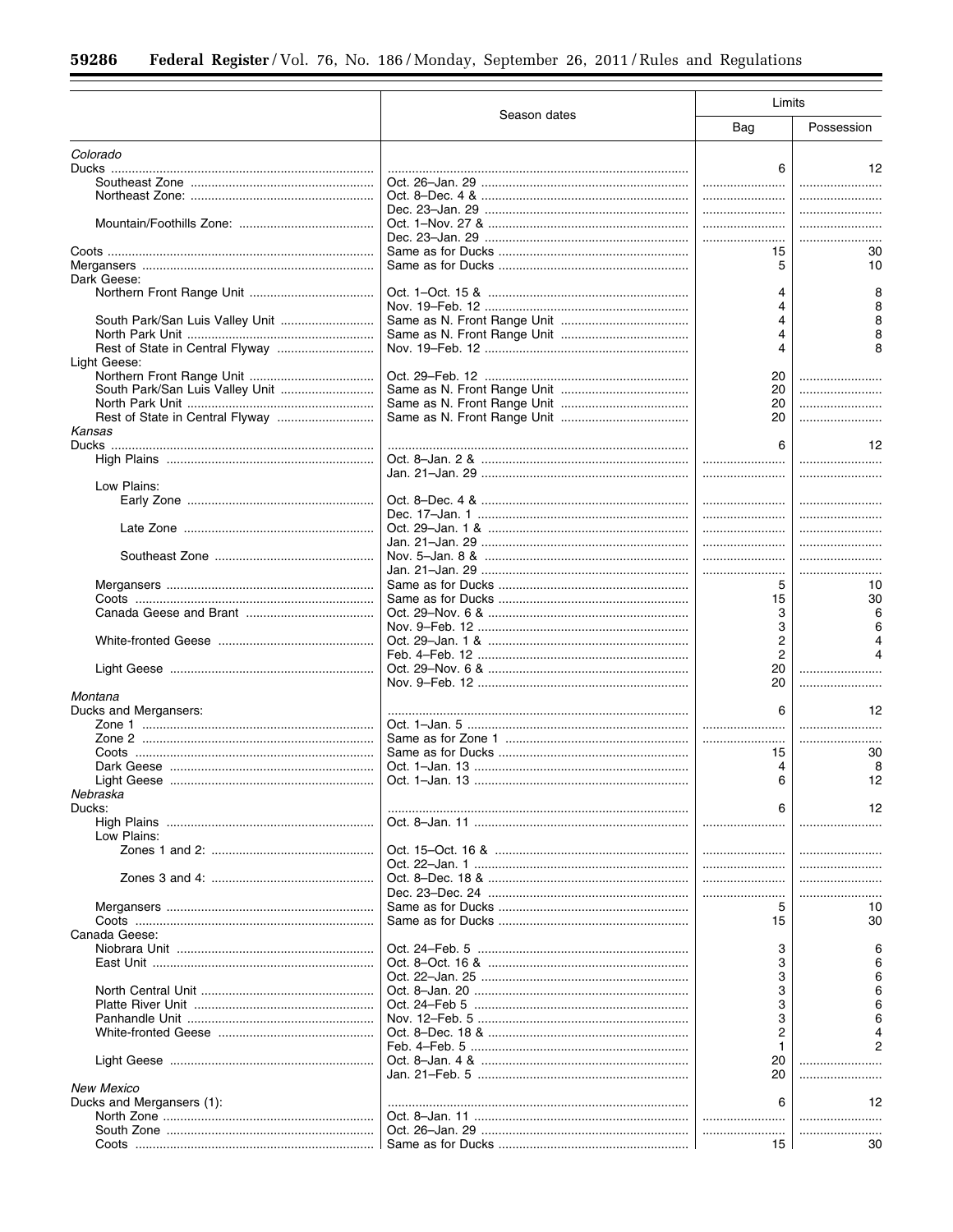|                                   |              | Limits         |                |  |
|-----------------------------------|--------------|----------------|----------------|--|
|                                   | Season dates | Bag            | Possession     |  |
| Dark Geese (2):                   |              |                |                |  |
| Middle Rio Grande Valley Unit (2) |              | 2              | 2              |  |
|                                   |              | 4              | 8              |  |
|                                   |              | 20             | 80             |  |
| North Dakota                      |              |                | 12             |  |
|                                   |              | 6              |                |  |
|                                   |              |                |                |  |
|                                   |              |                |                |  |
|                                   |              | 5              | 10             |  |
|                                   |              | 15             | 30             |  |
| Canada Geese (3):                 |              |                |                |  |
|                                   |              | 3              | 6              |  |
|                                   |              | 3              |                |  |
|                                   |              | $\overline{2}$ |                |  |
|                                   |              | 20             |                |  |
| Oklahoma                          |              |                |                |  |
|                                   |              | 6              | 12             |  |
|                                   |              |                |                |  |
| Low Plains:                       |              |                |                |  |
|                                   |              |                |                |  |
|                                   |              |                |                |  |
|                                   |              |                |                |  |
|                                   |              | 5              | 10             |  |
|                                   |              | 15             | 30             |  |
|                                   |              | 3              | 6              |  |
|                                   |              | 3              | 6              |  |
|                                   |              |                |                |  |
|                                   |              | 1              | $\overline{2}$ |  |
|                                   |              | 20             |                |  |
|                                   |              | 20             |                |  |
| South Dakota                      |              |                |                |  |
|                                   |              | 6              | 12             |  |
|                                   |              |                |                |  |
|                                   |              |                |                |  |
| Low Plains:                       |              |                |                |  |
|                                   |              |                |                |  |
|                                   |              |                |                |  |
|                                   |              |                |                |  |
|                                   |              | 5              | 10             |  |
|                                   |              | 15             | 30             |  |
|                                   |              | 1.             | 2              |  |
| Canada Geese:                     |              |                |                |  |
|                                   |              | 3              |                |  |
|                                   |              | 3              | 6              |  |
|                                   |              | 3              |                |  |
|                                   |              | 3              |                |  |
|                                   |              | 20             |                |  |
| Texas                             |              |                |                |  |
|                                   |              | 6              | 12             |  |
|                                   |              |                |                |  |
| Low Plains:                       |              |                |                |  |
|                                   |              |                |                |  |
|                                   |              |                |                |  |
|                                   |              |                |                |  |
|                                   |              | 5              | 10             |  |
|                                   |              | 15             | 30             |  |
| Canada Geese and Brant:           |              |                |                |  |
| East Tier:                        |              |                |                |  |
|                                   |              | 3              | 6              |  |
|                                   |              | 3              |                |  |
|                                   |              | 5              | 10             |  |
| <b>White-fronted Geese:</b>       |              |                |                |  |
| East Tier:                        |              |                |                |  |
|                                   |              | 2              |                |  |
|                                   |              | 2              |                |  |
|                                   |              |                | 2              |  |
| Light Geese:                      |              |                |                |  |
| East Tier:                        |              |                |                |  |
|                                   |              | 20             |                |  |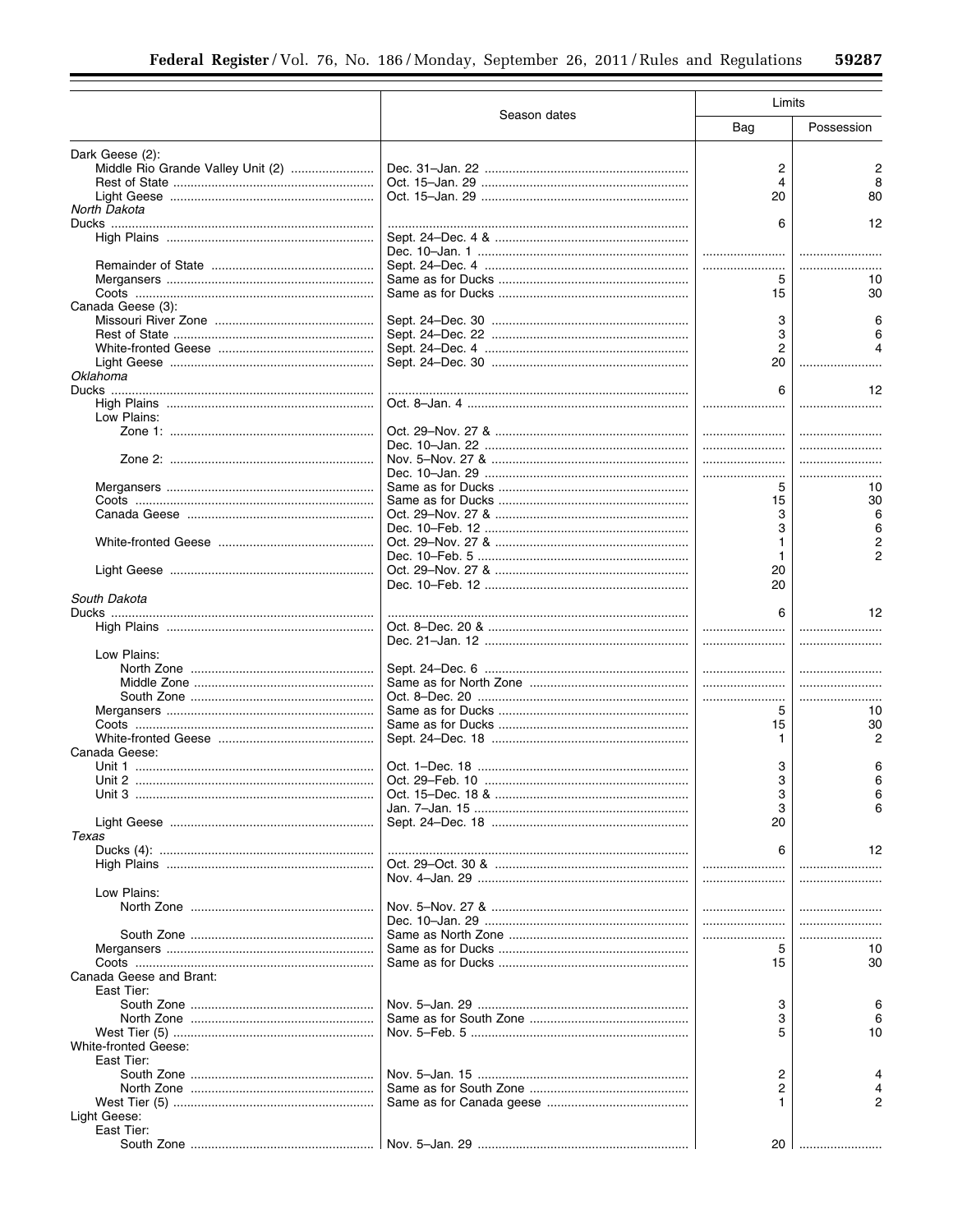|                       |              | Limits |            |
|-----------------------|--------------|--------|------------|
|                       | Season dates | Bag    | Possession |
|                       |              |        |            |
|                       |              |        |            |
| Wvomina               |              |        |            |
|                       |              | 6      | 12         |
|                       |              |        |            |
|                       |              |        |            |
|                       |              |        |            |
|                       |              |        |            |
|                       |              | 5      | 10         |
|                       |              | 15     | 30         |
| Dark Geese:           |              |        |            |
| Zone $C1$ :           |              |        |            |
|                       |              |        |            |
|                       |              |        |            |
|                       |              |        | 10         |
|                       |              |        | 10         |
|                       |              |        | 10         |
| Zone C <sub>2</sub> : |              |        |            |
|                       |              | 5      | 10         |
|                       |              |        | 10         |
|                       |              |        | 10         |
|                       |              |        | 10         |
|                       |              |        | 10         |
|                       |              | 10     | 40         |
|                       |              |        | 40         |
|                       |              |        |            |

(1) In *New Mexico,* Mexican-like ducks are included in the aggregate with mallards.

(2) In *New Mexico,* the season for dark geese is closed in Bernalillo, Sandoval, Sierra, and Valencia Counties. In the Middle Rio Grande Valley Unit, a state permit is required.

(3) In *North Dakota,* see State regulations for additional shooting hour restrictions.

(4) In *Texas,* the daily bag limit is 6 ducks, which may include no more than 5 mallards (only 2 of which may be hens), 2 redheads, 2 scaup, 3 wood ducks, 1 canvasback, 2 pintails, and 1 dusky duck (mottled duck, black duck and their hybrids, or Mexican-like duck). The season for dusky ducks is closed the first 5 days of the season in all zones. The possession limit is twice the daily bag limit.

(5) In *Texas,* in the West Tier the daily bag limit for dark geese is in the aggregate and may include no more than 1 white-fronted goose.

(6) In *Wyoming,* the daily bag limit may include no more than 1 hen mallard.

(7) See State regulations for additional restrictions.

PACIFIC FLYWAY

Flyway-Wide Restrictions

Duck and Merganser Limits: The daily bag limit of 7 ducks (including

mergansers) may include no more than 2 female mallards, 2 pintails, 2 redheads, 3 scaup, and 1 canvasback. The possession limit is twice the daily bag limit.

Coot and Common Moorhen Limits: Daily bag and possession limits are in the aggregate for the two species.

|                      |              | Limits |            |
|----------------------|--------------|--------|------------|
|                      | Season dates | Bag    | Possession |
| Arizona              |              |        |            |
|                      |              |        | 14         |
| North Zone:          |              |        |            |
|                      |              | 3      | 6          |
|                      |              |        |            |
| South Zone:          |              |        |            |
|                      |              | 3      | 6          |
|                      |              |        |            |
|                      |              | 25     | 25         |
| Dark Geese (2):      |              |        |            |
|                      |              |        | 6          |
|                      |              |        |            |
| Light Geese:         |              |        |            |
|                      |              | 4      | 8          |
|                      |              |        |            |
| California           |              |        |            |
|                      |              |        | 14         |
| Northeastern Zone:   |              |        |            |
|                      |              | 3      |            |
|                      |              |        |            |
| Colorado River Zone: |              |        |            |
|                      |              | З      |            |
|                      |              |        |            |
| Southern Zone:       |              |        |            |
|                      |              | 3      |            |
|                      |              |        |            |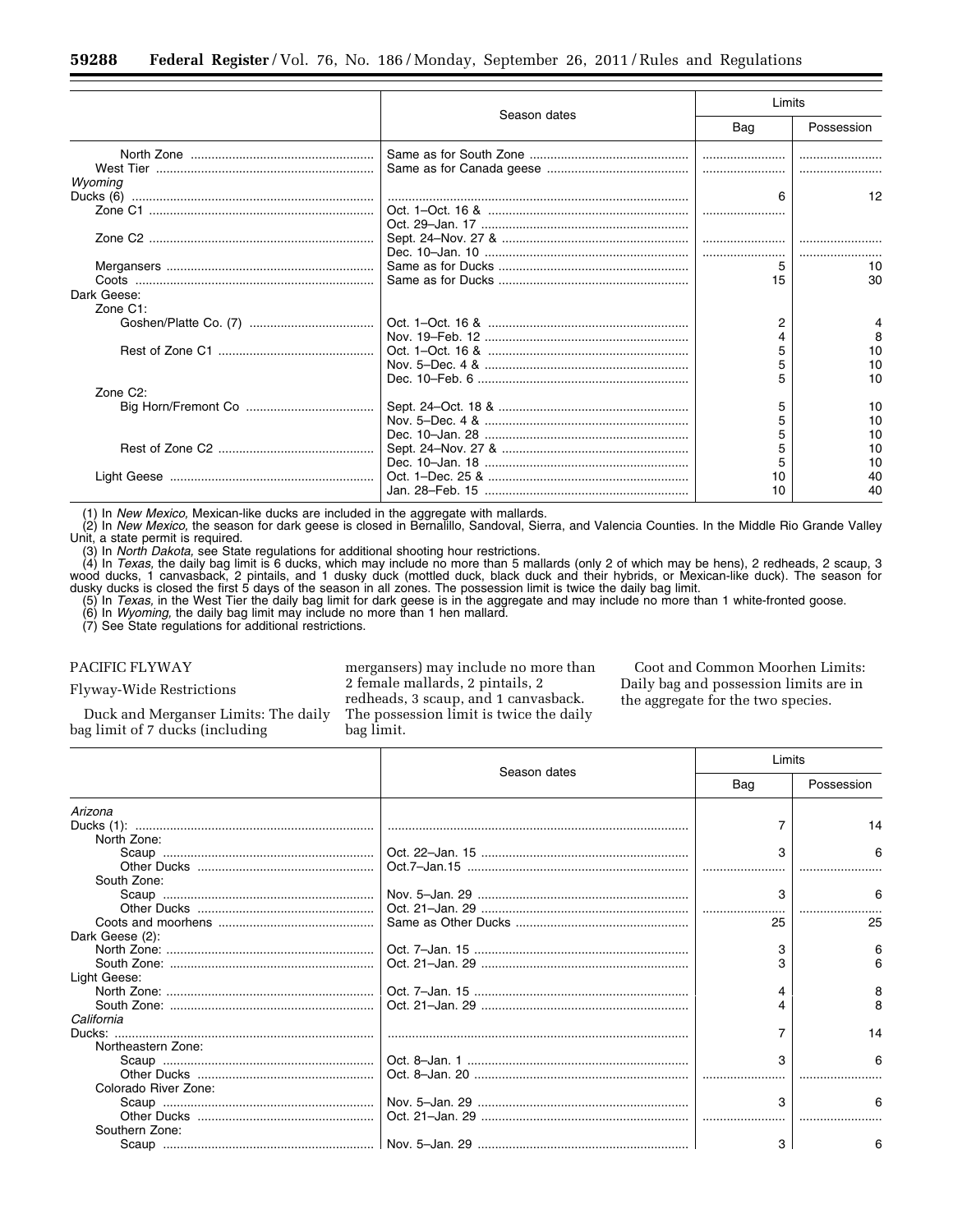|                                   |              | Limits   |            |
|-----------------------------------|--------------|----------|------------|
|                                   | Season dates | Bag      | Possession |
|                                   |              |          |            |
| Southern San Joaquin Valley Zone: |              |          |            |
|                                   |              | 3        |            |
|                                   |              |          |            |
| Balance-of-State Zone:            |              |          |            |
|                                   |              | 3        |            |
|                                   |              | 25       | 25         |
| Dark Geese:                       |              |          |            |
|                                   |              | 6        | 12         |
|                                   |              | 6        | 12         |
|                                   |              | 2        | 4          |
|                                   |              | 6<br>3   | 12<br>6    |
|                                   |              | 3        | 6          |
|                                   |              | 8        | 16         |
|                                   |              | 6        | 12         |
|                                   |              | 6<br>6   | 12<br>12   |
| <b>White-fronted Geese:</b>       |              |          |            |
|                                   |              | 2        | 4          |
|                                   |              | 6        | 12         |
| Del Norte & Humboldt Counties:    |              | 6<br>6   | 12<br>12   |
|                                   |              | 6        | 12         |
|                                   |              | 6        | 12         |
|                                   |              | 1        |            |
|                                   |              | 6        | 12         |
| Light Geese:                      |              | 6        | 12         |
|                                   |              | 6        | 12         |
| Southern Zone:                    |              |          |            |
|                                   |              | 6        | 12         |
|                                   |              | 6<br>6   | 12<br>12   |
|                                   |              | 6        | 12         |
|                                   |              | 6        | 12         |
| Brant:                            |              |          |            |
|                                   |              | 2<br>2   | 4          |
| Colorado:                         |              |          |            |
|                                   |              | 7        | 14         |
|                                   |              | 3        | 6          |
|                                   |              | 3        | 6          |
|                                   |              |          |            |
|                                   |              | 25       | 25         |
|                                   |              | 4        |            |
|                                   |              | 4        | 8          |
| Idaho:                            |              | 10       | 20         |
|                                   |              | 7        | 14         |
| Zone $1$ :                        |              |          |            |
|                                   |              | 3        |            |
|                                   |              |          |            |
| Zone 3:                           |              |          |            |
|                                   |              | 3        | 6          |
|                                   |              |          |            |
| Dark Geese:                       |              | 25       | 25         |
|                                   |              | 4        |            |
|                                   |              | 4        |            |
|                                   |              | 3        | 6          |
| Light Geese:                      |              |          |            |
|                                   |              | 10<br>10 | 20<br>20   |
|                                   |              | 10       | 20         |
|                                   |              | 10       | 20         |
|                                   |              | 10       | 20         |
| Montana:                          |              |          |            |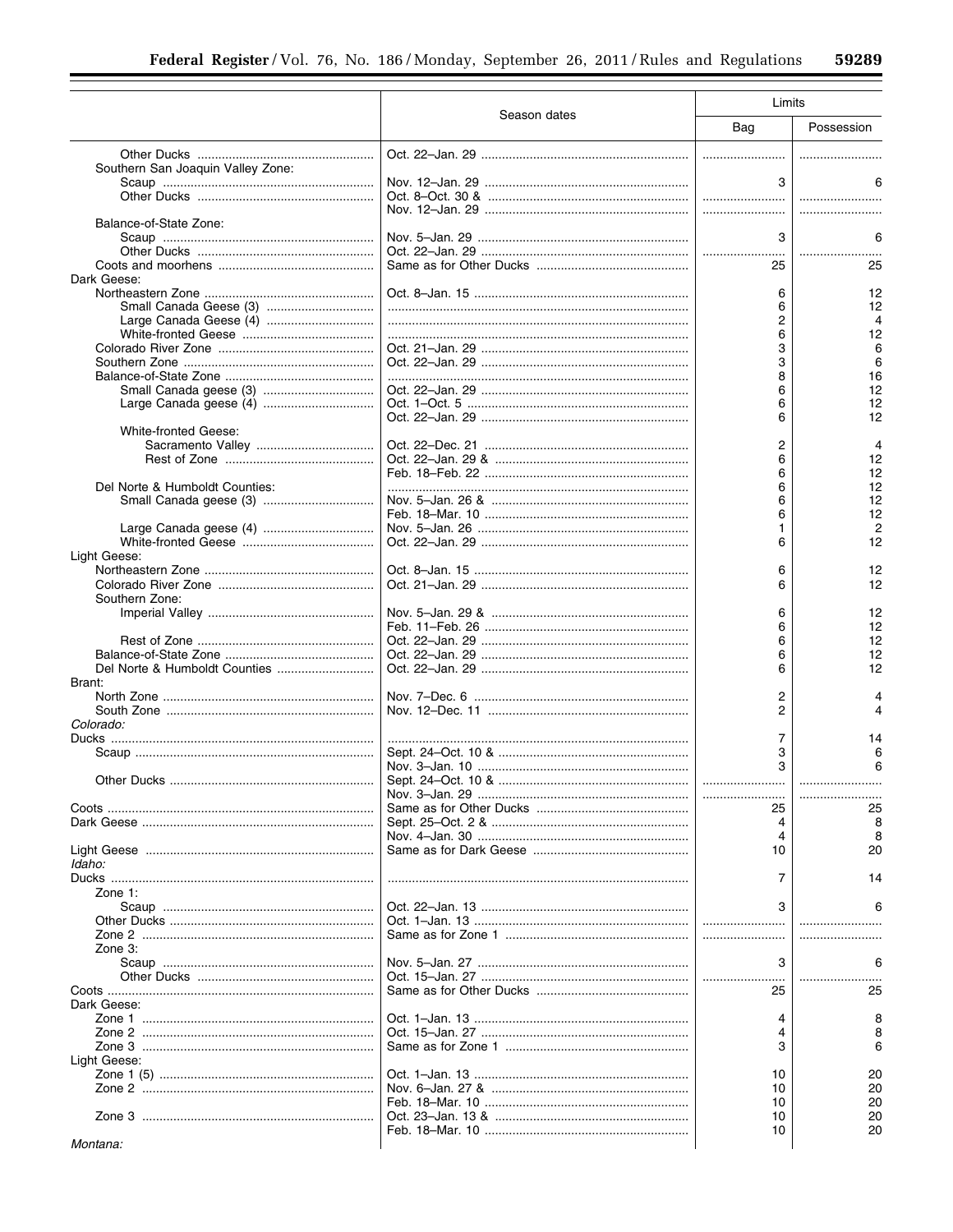|                                     |              | Limits         |            |
|-------------------------------------|--------------|----------------|------------|
|                                     | Season dates | Bag            | Possession |
|                                     |              | $\overline{7}$ | 14         |
|                                     |              | 3              | 6          |
|                                     |              |                |            |
|                                     |              | 25             | 25         |
|                                     |              | 4              |            |
|                                     |              | 6              | 12         |
| Nevada:                             |              |                |            |
|                                     |              | 7              | 14         |
| Northeast Zone:                     |              |                |            |
|                                     |              | 3              |            |
|                                     |              |                |            |
|                                     |              |                |            |
| Northwest Zone (7):                 |              |                |            |
|                                     |              | 3              |            |
|                                     |              |                |            |
| South Zone (8):                     |              |                |            |
|                                     |              | 3              |            |
|                                     |              |                |            |
|                                     |              | 25             | 25         |
| Dark Geese:                         |              |                |            |
|                                     |              | 3              |            |
|                                     |              | 3              |            |
|                                     |              | 3              | 6          |
| Light Geese (9):                    |              |                |            |
|                                     |              | 10             | 20         |
|                                     |              | 10             | 20         |
|                                     |              | 10             | 20         |
| New Mexico:                         |              |                |            |
|                                     |              |                |            |
|                                     |              | 7              | 14<br>Δ    |
|                                     |              | 2              |            |
|                                     |              |                |            |
|                                     |              | 12             | 24         |
|                                     |              | 12             | 24         |
| Dark Geese:                         |              |                |            |
|                                     |              | 3              |            |
|                                     |              | 3              |            |
|                                     |              | 2              | 4          |
| Light Geese:                        |              |                |            |
|                                     |              | 10             | 20         |
|                                     |              | 10             | 20         |
| Oregon:                             |              |                |            |
|                                     |              | 7              | 14         |
| Zone $1$ :                          |              |                |            |
| Columbia Basin Unit:                |              |                |            |
|                                     |              | 3              |            |
|                                     |              |                |            |
|                                     |              |                |            |
|                                     |              |                |            |
|                                     |              |                |            |
| Zone $2$ :                          |              |                |            |
|                                     |              | 3              |            |
|                                     |              | 3              |            |
|                                     |              |                |            |
|                                     |              |                |            |
|                                     |              | 25             | 25         |
| Geese:                              |              |                |            |
| Northwest General Goose Zone:       |              |                |            |
|                                     |              | 4              | 8          |
|                                     |              | 4              | 8          |
| Small Canada Geese (3)              |              | 3              | 6          |
|                                     |              | 6              | 12         |
| Northwest Special Permit Zone (10): |              |                |            |
|                                     |              | 4              | 8          |
|                                     |              | 4              |            |
|                                     |              | 4              | 8          |
|                                     |              |                |            |
|                                     |              |                |            |
|                                     |              | 1 per season   |            |
|                                     |              | 2              | 4          |
| Small Canada geese (3)              |              |                |            |
|                                     |              | 4              | 8          |
| Southwest General Zone:             |              |                |            |
|                                     |              | 4              | 8          |
|                                     |              | 4              | 8          |
|                                     |              | 6              | 12         |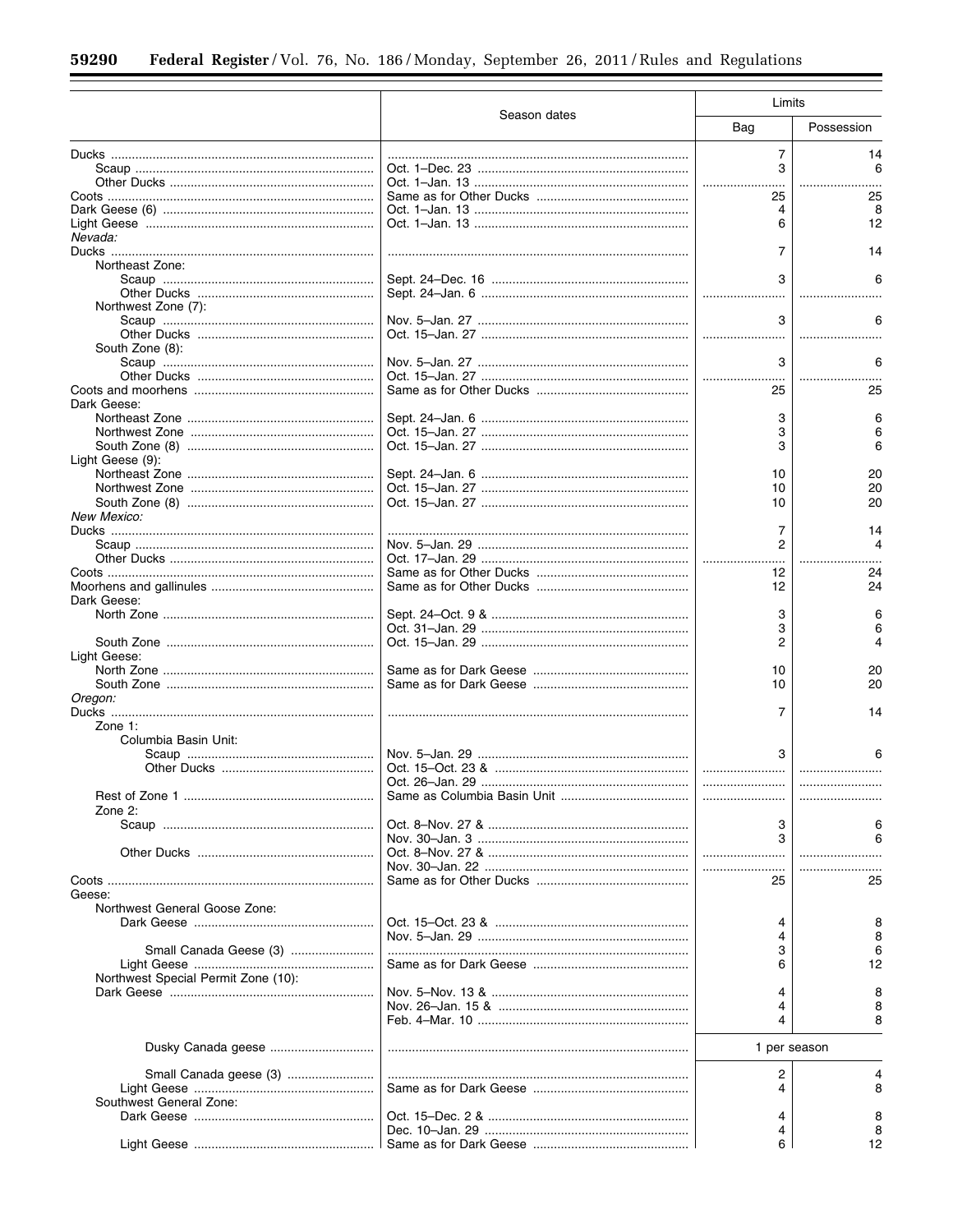|                                      |                   | Limits         |            |
|--------------------------------------|-------------------|----------------|------------|
|                                      | Season dates      | Bag            | Possession |
| South Coast Zone:                    |                   |                |            |
|                                      |                   | 4              | 8          |
|                                      |                   | 4              | 8          |
|                                      |                   | 4              | 8          |
|                                      |                   | 6<br>6         | 12         |
| Harney and Lake County Zone:         |                   |                | 12         |
|                                      |                   | 4              |            |
|                                      |                   | 4              |            |
|                                      |                   | 1              | 2          |
| White-fronted geese:                 |                   |                |            |
|                                      |                   | 1              | 2          |
|                                      |                   | 4              | 8          |
|                                      |                   | 6              | 12         |
| Malheur County Zone:                 |                   |                |            |
|                                      |                   | $\overline{4}$ | 8          |
|                                      |                   | 4<br>10        | 8<br>20    |
|                                      |                   | 10             | 20         |
|                                      |                   | 10             | 20         |
| Klamath County Zone:                 |                   |                |            |
|                                      |                   | 4              | 8          |
|                                      |                   | 4              | 8          |
| White-fronted geese (Special season) |                   | 4              | 8          |
|                                      |                   | 6              | 12         |
|                                      |                   | 6              | 12         |
|                                      |                   | 6              | 12         |
| Eastern Zone:                        |                   | 4              | 8          |
|                                      |                   | 4              |            |
|                                      |                   | 6              | 12         |
| Tillamook County (10):               |                   |                |            |
|                                      |                   | 4              | 8          |
|                                      |                   | 4              | 8          |
| Small Canada Geese (3)               |                   | 3              | 6          |
|                                      |                   | 4              |            |
|                                      |                   | 2              |            |
| Utah: (11)                           |                   |                |            |
|                                      |                   | 7              | 14         |
| Zone 1:                              |                   | 3              | 6          |
|                                      |                   |                |            |
|                                      |                   |                |            |
|                                      |                   | 25             | 25         |
| Geese:                               |                   |                |            |
| Light:                               |                   |                |            |
| North Goose Zone                     | Oct. 22–Jan. 14 & | 10             | 20         |
|                                      |                   | 10             | 20         |
|                                      |                   | 10             | 20         |
|                                      |                   | 10             | 20         |
| Dark:                                |                   |                |            |
|                                      |                   | 3              |            |
|                                      |                   | 3<br>3         |            |
| Washington:                          |                   |                |            |
|                                      |                   | 7              | 14         |
| East Zone:                           |                   |                |            |
|                                      |                   | 3              |            |
|                                      |                   |                |            |
|                                      |                   |                |            |
|                                      |                   |                |            |
|                                      |                   | 25             | 25         |
| Geese:                               |                   |                |            |
|                                      |                   | 4              |            |
|                                      |                   |                |            |
|                                      |                   |                |            |
|                                      |                   |                |            |
|                                      |                   | 4              |            |
|                                      |                   | 4              |            |
|                                      |                   |                |            |
|                                      |                   | 1 per season   |            |
|                                      |                   |                |            |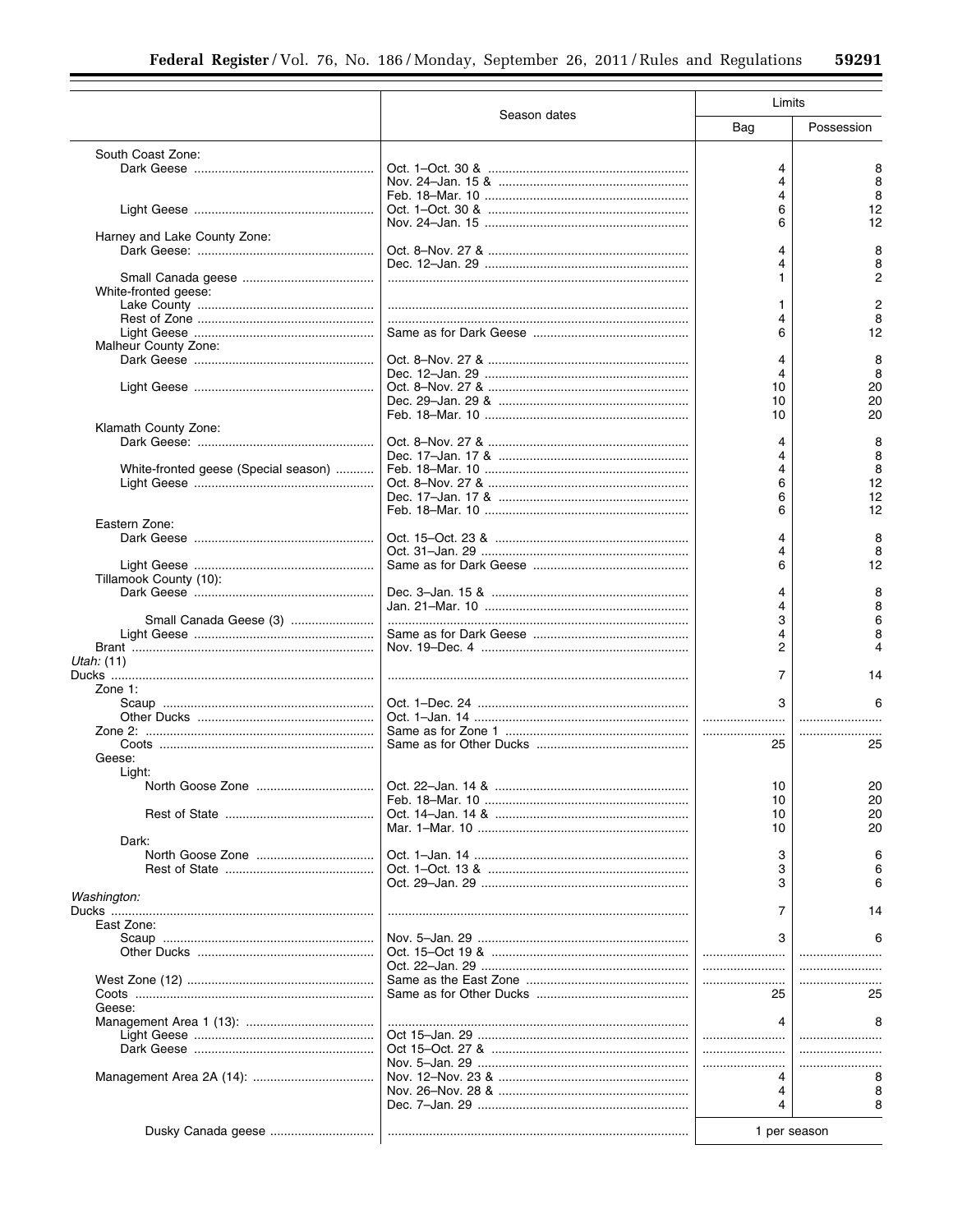|                               |              | Limits       |            |
|-------------------------------|--------------|--------------|------------|
|                               | Season dates | Bag          | Possession |
| Late-Season Canada Geese:     |              | 4            | 8          |
| Dusky Canada geese            |              | 1 per season |            |
|                               |              |              |            |
| Dusky Canada geese            |              | 1 per season |            |
|                               |              |              | 8<br>8     |
| Management Areas 4 & 5 (13)   |              |              | 8          |
| Brant (15):                   |              | 2            |            |
|                               |              | っ            |            |
| Wyoming:<br>Snake River Zone: |              |              | 14         |
|                               |              | 3            | 6          |
| Balance of State Zone         |              |              |            |
|                               |              | 25           | 25         |
|                               |              | 3            | 6          |

(1) In *Arizona,* the daily limit may include no more than either 2 hen mallards or 2 Mexican-like ducks, or 1 of each; and not more than 4 hen mallards and Mexican-like ducks, in the aggregate, may be in possession.<br>(2) In Arizona, in Yuma County, La Paz County, Game Management Units 13B, 15, and that portion of Unit 16 lying within Mohave County, the

bag and possession limits are 3 and 6 for Canada geese, respectively.

(3) In *California* and *Oregon,* small Canada geese are Cackling and Aleutian Canada geese.

(4) In *California,* large Canada geese are Western and Lesser Canada geese. (5) In *Idaho,* the season on light geese is closed in Fremont and Teton Counties.

(6) In *Montana,* check State regulations for special seasons/exceptions in Freezeout Lake WMA; Canyon Ferry; Flathead; Deer Lodge County; and Missoula County.

(7) In Nevada, in Churchill County, the daily bag limit may include no more than 1 wood duck.<br>(8) In *Nevada,* in the Moapa Valley portion of the Overton Wildlife Management Area, the open season for all ducks, coots, moor

geese, and light geese is November 5 to January 27. (9) In *Nevada,* there is no open season on light geese in Ruby Valley within Elko and White Pine Counties.

(10) In *Oregon,* the Northwest Special Permit Zone is closed to all goose hunting, except for designated areas. See State regulations for spe-

cific boundary descriptions, times, days, and other conditions of the special permit season.<br>(11) In *Utah*, the shooting hours are 7:30 a.m. to sunset on October 1 in Cache, Salt Lake, Davis, Weber, and Box Elder Counties

(12) In *Washington,* the daily bag limit in the West Zone may include no more than 2 scoters, 2 long-tailed ducks, and 2 goldeneyes, with the possession limit twice the daily bag limit. The daily bag and possession limit, and the season limit, for harlequins is 1.

(13) In *Washington,* in State Goose Area 4, hunting is only on Saturdays, Sundays, Wednesdays, and certain holidays. In State Goose Areas 1, 3, and 5, hunting is everyday. See State regulations for details, including shooting hours.

(14) In *Washington,* see State regulations for specific dates and conditions of permit hunts and closures for Canada geese.

(15) In *Washington,* brant may be hunted in Skagit and Pacific Counties only; see State regulations for specific dates.

(f) *Youth Waterfowl Hunting Days*.<br>The following seasons are open only to youth hunters. Youth Hunters must be accompanied into the field by an adult at least 18 years of age. This adult cannot duck hunt but may participate in other open seasons. *Definition* 

Youth Hunters: Includes youths 15 years of age or younger.

**Note:** The following seasons are in addition to the seasons published previously in the September 1, 2011, **Federal Register** (76 FR 54658). Bag and possession limits will conform to those set for the regular season.

|                 |  |                                                                                                                                              |  | Season dates                                       |
|-----------------|--|----------------------------------------------------------------------------------------------------------------------------------------------|--|----------------------------------------------------|
| ATLANTIC FLYWAY |  |                                                                                                                                              |  |                                                    |
|                 |  |                                                                                                                                              |  |                                                    |
|                 |  |                                                                                                                                              |  |                                                    |
|                 |  |                                                                                                                                              |  |                                                    |
|                 |  |                                                                                                                                              |  |                                                    |
|                 |  | Ducks, coots, snow geese, Canada geese, sea ducks, and brant  Oct. 29 & Nov. 5.<br>Ducks, geese, mergansers, coots, moorhens, and gallinules |  |                                                    |
|                 |  |                                                                                                                                              |  | Oct. 1 & Nov. 5.<br>Nov. 11 & 12.<br>Oct. 22 & 29. |
|                 |  |                                                                                                                                              |  |                                                    |
|                 |  | Ducks, mergansers, Canada geese (9), tundra swans (10), and coots  Dec. 10 & Feb. 4.                                                         |  |                                                    |
|                 |  |                                                                                                                                              |  |                                                    |
|                 |  |                                                                                                                                              |  |                                                    |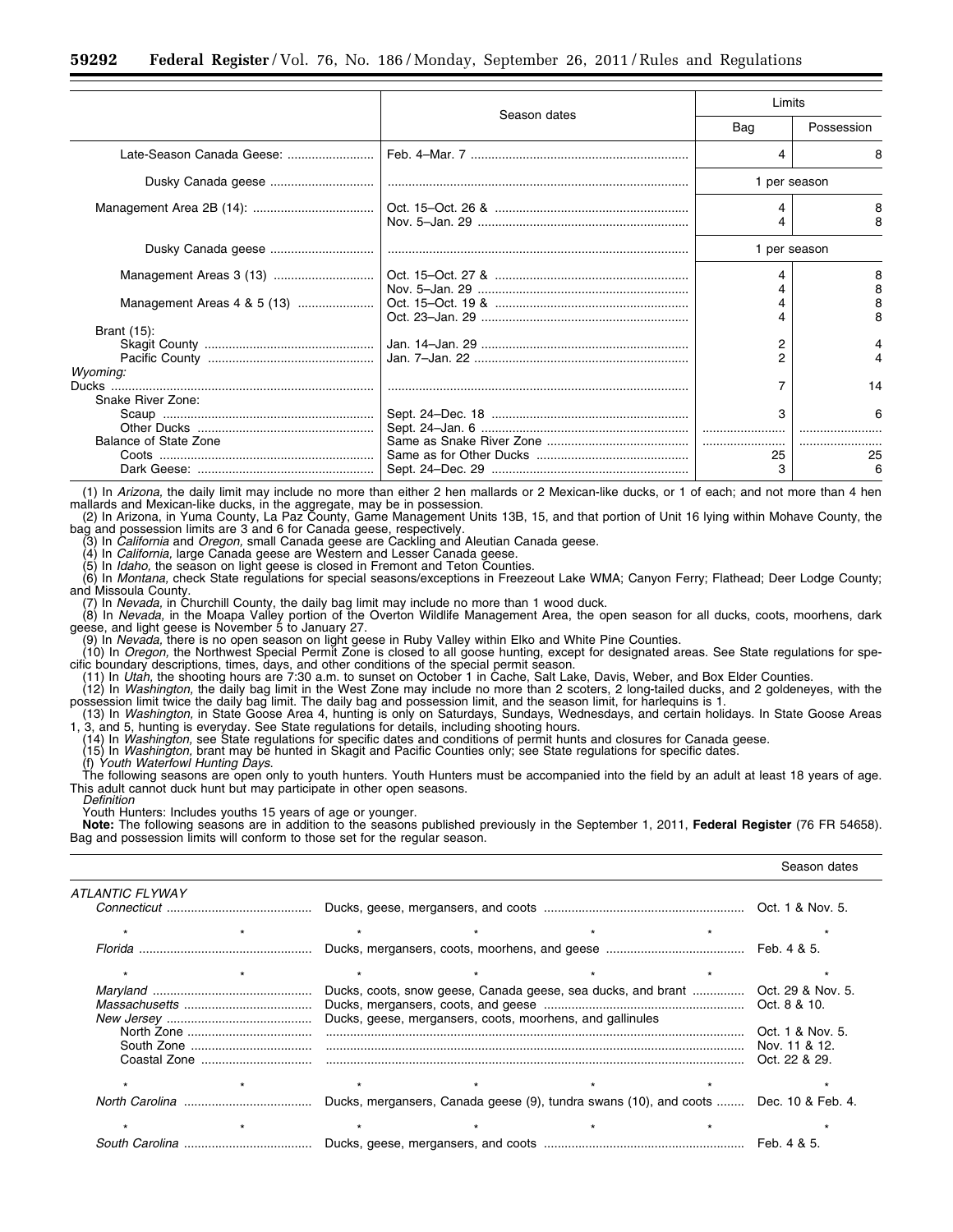÷.

|                           |                     |                    |                                                                                          |  | Season dates   |
|---------------------------|---------------------|--------------------|------------------------------------------------------------------------------------------|--|----------------|
|                           |                     |                    |                                                                                          |  |                |
|                           |                     |                    | Ducks, mergansers, coots, moorhens, gallinules, tundra swans (10), and Oct. 22 & Feb. 4. |  |                |
|                           |                     | Canada geese (11). |                                                                                          |  |                |
|                           |                     |                    |                                                                                          |  |                |
| <b>MISSISSIPPI FLYWAY</b> |                     |                    |                                                                                          |  |                |
|                           |                     |                    |                                                                                          |  |                |
|                           |                     |                    | Ducks, geese, mergansers, coots, moorhens, and gallinules                                |  | Feb. 4 & 5.    |
|                           |                     |                    | Ducks, geese, mergansers, and coots                                                      |  |                |
|                           |                     |                    |                                                                                          |  |                |
|                           |                     |                    |                                                                                          |  |                |
|                           | South Central Zone  |                    |                                                                                          |  | Nov. 5 & 6.    |
|                           |                     |                    |                                                                                          |  | Nov. 12 & 13   |
|                           |                     |                    | Ducks, mergansers, coots, moorhens, gallinules, and geese:                               |  |                |
|                           |                     |                    |                                                                                          |  | Oct. 8 & 9.    |
|                           |                     |                    |                                                                                          |  | Oct. 15 & 16.  |
|                           | Ohio River Zone     |                    |                                                                                          |  | Oct. 22 & 23.  |
|                           |                     |                    | Ducks, Canada geese, light geese, mergansers, coots                                      |  | Oct. 1 & 2.    |
|                           |                     |                    |                                                                                          |  | Oct. 8 & 9.    |
|                           |                     |                    | Ducks, geese, mergansers, coots, moorhens, and gallinules:                               |  |                |
|                           |                     |                    |                                                                                          |  | Feb. 4 & 5.    |
|                           |                     |                    |                                                                                          |  | Nov. 5 & 6.    |
|                           |                     |                    | Ducks, mergansers, coots, moorhens, gallinules, and geese:                               |  |                |
|                           |                     |                    |                                                                                          |  |                |
|                           |                     |                    |                                                                                          |  |                |
| $\star$                   |                     | $\star$            |                                                                                          |  |                |
|                           |                     |                    |                                                                                          |  |                |
|                           |                     |                    | Ducks, mergansers, coots, moorhens, gallinules, and geese                                |  | Feb. 4 & 5.    |
|                           |                     |                    | Ducks, coots, mergansers, moorhens, gallinules, and geese:                               |  | Oct. 22 & 23.  |
|                           |                     |                    |                                                                                          |  | Oct. 22 & 23.  |
|                           |                     |                    |                                                                                          |  | Nov. 19 & 20.  |
|                           |                     |                    | Ducks, mergansers, coots, moorhens, gallinules, and geese                                |  | Oct. 1 & 2.    |
|                           |                     |                    | Ducks, mergansers, coots, moorhens, gallinules, and geese:                               |  |                |
|                           | Reelfoot Zone       |                    |                                                                                          |  | Feb. 11 & 12.  |
|                           | Remainder of State  |                    |                                                                                          |  | Feb. 4 & 5.    |
|                           |                     |                    |                                                                                          |  |                |
| CENTRAL FLYWAY            |                     |                    |                                                                                          |  |                |
|                           |                     |                    |                                                                                          |  |                |
|                           |                     |                    |                                                                                          |  |                |
|                           |                     |                    | Ducks, dark geese, light geese, mergansers and coots:                                    |  |                |
|                           |                     |                    |                                                                                          |  |                |
| Low Plains:               |                     |                    |                                                                                          |  |                |
|                           |                     |                    |                                                                                          |  |                |
|                           | Late Zone           |                    |                                                                                          |  | Oct. 22 & 23.  |
|                           | Southeast Zone      |                    |                                                                                          |  | Oct. 22 & 23.  |
|                           |                     |                    |                                                                                          |  |                |
|                           |                     |                    | Ducks, mergansers, coots, and geese:                                                     |  |                |
|                           |                     |                    |                                                                                          |  | Oct. 1 & 2.    |
| Low Plains:               |                     |                    |                                                                                          |  |                |
|                           |                     |                    |                                                                                          |  | Oct. 15 & 16.  |
|                           |                     |                    |                                                                                          |  |                |
|                           |                     |                    |                                                                                          |  |                |
|                           | $\star$             | $\star$            |                                                                                          |  |                |
|                           |                     |                    | Ducks, geese, mergansers, moorhens, gallinules, and coots:                               |  |                |
| Low Plains:               |                     |                    |                                                                                          |  | Oct. 22 & 23.  |
|                           |                     |                    |                                                                                          |  |                |
|                           |                     |                    |                                                                                          |  |                |
|                           |                     |                    |                                                                                          |  |                |
|                           |                     | $\star$            |                                                                                          |  |                |
| <b>PACIFIC FLYWAY</b>     |                     |                    |                                                                                          |  |                |
|                           |                     |                    | Ducks, geese, brant, mergansers, coots, moorhens, and gallinules                         |  |                |
|                           |                     |                    |                                                                                          |  | Oct. 1 & 2.    |
|                           |                     |                    |                                                                                          |  | Feb. 4 & 5.    |
|                           |                     |                    | Ducks, geese, brant, mergansers, coots, moorhens, and gallinules                         |  |                |
|                           | Northeastern Zone   |                    |                                                                                          |  | Sept. 24 & 25. |
|                           | Colorado River Zone |                    |                                                                                          |  | Feb. 4 & 5.    |
|                           |                     |                    |                                                                                          |  | Feb. 4 & 5.    |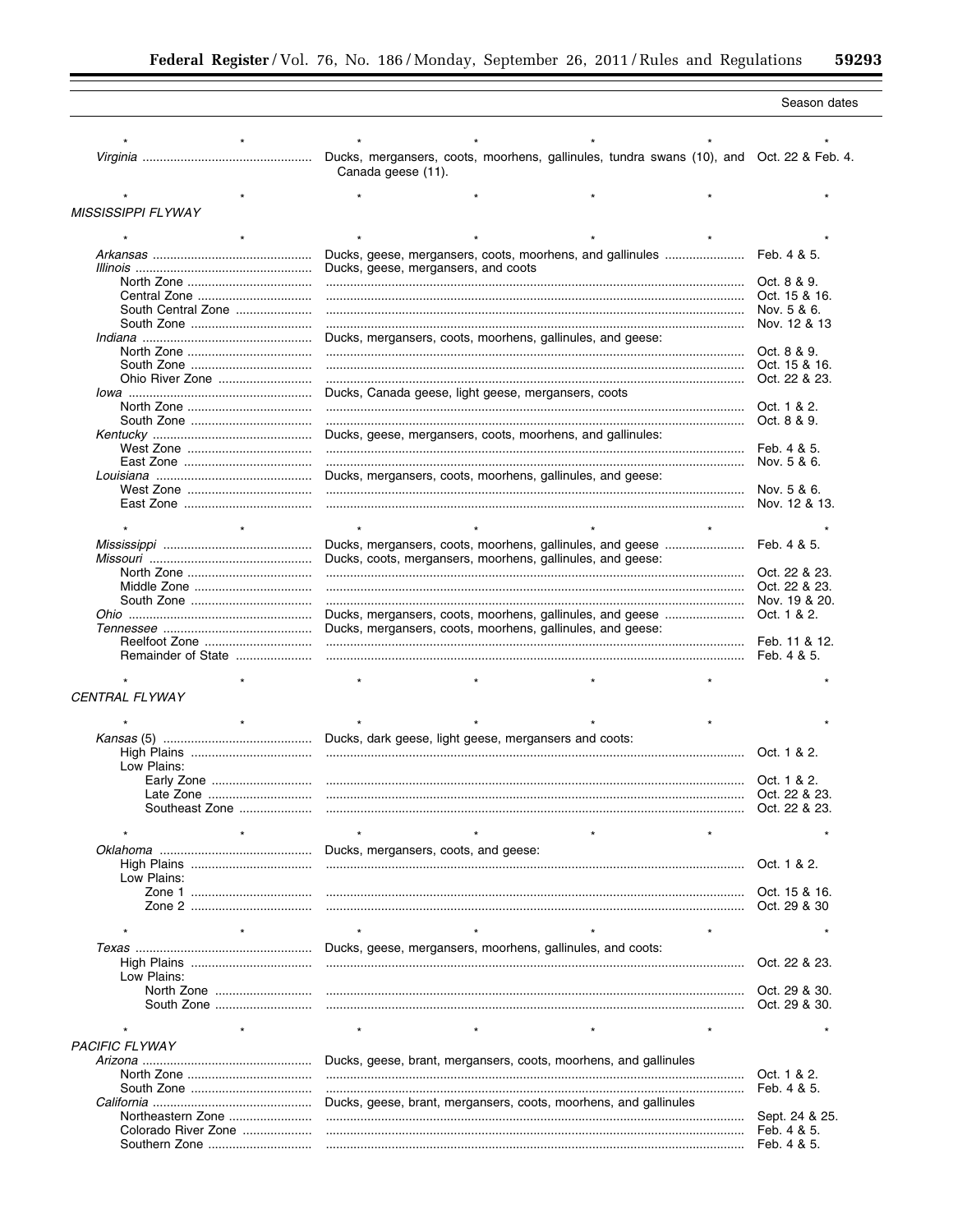|                                                          |                             |  |                                                           |  | Season dates                                                |
|----------------------------------------------------------|-----------------------------|--|-----------------------------------------------------------|--|-------------------------------------------------------------|
| Balance-of-State Zone                                    | Southern San Joaquin Valley |  |                                                           |  |                                                             |
|                                                          |                             |  |                                                           |  |                                                             |
| Nevada<br>Northeast Zone<br>Northwest Zone<br>South Zone |                             |  | Ducks, geese, mergansers, coots, moorhens, and gallinules |  | Sept. 17 & Jan 14.<br>Oct. 1 & Feb. 4.<br>Oct. 22 & Feb. 4. |
|                                                          |                             |  |                                                           |  |                                                             |

(1) In *Maryland,* the daily bag limit may include no more than 2 Canada geese and 2 brant. \*\*\*\*\*\*\*

(5) In *Kansas,* the nonresident youth, must be licensed and possess state and federal duck stamps as required by state or federal regulation to hunt waterfowl.

\*\*\*\*\*\*\* (9) In *North Carolina,* the daily bag limit in the Northeast Hunt Zone may not include dark geese except by permit.

(10) In *North Carolina* and *Virginia,* the daily bag limit may not include tundra swans except by permit.

(11) In *Virginia,* the daily bag limit for Canada geese is 2.

■ 4. Section 20.106 is amended by adding the entries for the following States in alphabetical order to read as follows:

#### **§ 20.106 Seasons, limits, and shooting hours for sandhill cranes.**

Subject to the applicable provisions of the preceding sections of this part, areas open to hunting, respective open seasons (dates inclusive), shooting and hawking hours, and daily bag and possession limits on the species designated in this section are as follows:

Shooting and Hawking hours are onehalf hour before sunrise until sunset, except as otherwise restricted by State regulations. Area descriptions were published in the August 30, 2011, **Federal Register** (76 FR 54052).

Federally authorized, State-issued permits are issued to individuals, and only the individual whose name and address appears on the permit at the time of issuance is authorized to take sandhill cranes at the level allowed by the permit, in accordance with provisions of both Federal and State regulations governing the hunting

season. The permit must be carried by the permittee when exercising its provisions and must be presented to any law enforcement officer upon request. The permit is not transferable or assignable to another individual, and may not be sold, bartered, traded, or otherwise provided to another person. If the permit is altered or defaced in any way, the permit becomes invalid.

**Note:** The following seasons are in addition to the seasons published previously in the September 1, 2011, **Federal Register** (76 FR 54658).

Limits

|                           |  | Season dates |  |  |  | Limits<br>Possession |  |
|---------------------------|--|--------------|--|--|--|----------------------|--|
|                           |  |              |  |  |  |                      |  |
| <b>MISSISSIPPI FLYWAY</b> |  |              |  |  |  |                      |  |
|                           |  |              |  |  |  |                      |  |
| <b>CENTRAL FLYWAY</b>     |  |              |  |  |  |                      |  |
|                           |  |              |  |  |  |                      |  |
|                           |  |              |  |  |  |                      |  |
|                           |  |              |  |  |  |                      |  |
| Texas(1):                 |  |              |  |  |  |                      |  |
|                           |  |              |  |  |  |                      |  |
|                           |  |              |  |  |  |                      |  |
|                           |  |              |  |  |  |                      |  |
|                           |  |              |  |  |  |                      |  |

(1) Each person participating in the regular sandhill crane seasons must have a valid Federal or State-issued sandhill crane hunting permit in their possession while hunting. However, in those States where the State-issued Harvest Information Survey Program (HIP) certification for game bird hunting also identifies the hunter as a sandhill crane hunter, the separate sandhill crane permit identified above is not required. \* \* \* \* \* \* \* \* \* \* \* \* \* \*

(6) In *Kentucky,* the season limit is 2 cranes. If the harvest objective of 400 cranes is obtained before the season ending date, the season will close.

■ 5. Section 20.107 is revised to read as follows:

#### **§ 20.107 Seasons, limits, and shooting hours for swans.**

Subject to the applicable provisions of the preceding sections of this part, areas open to hunting, respective open

seasons (dates inclusive), shooting and hawking hours, and daily bag and possession limits on the species designated in this section are as follows:

Shooting hours are one-half hour before sunrise until sunset, except as otherwise restricted by State

regulations. Hunting is by State permit only.

Federally authorized, State-issued permits are issued to individuals, and only the individual whose name and address appears on the permit at the time of issuance is authorized to take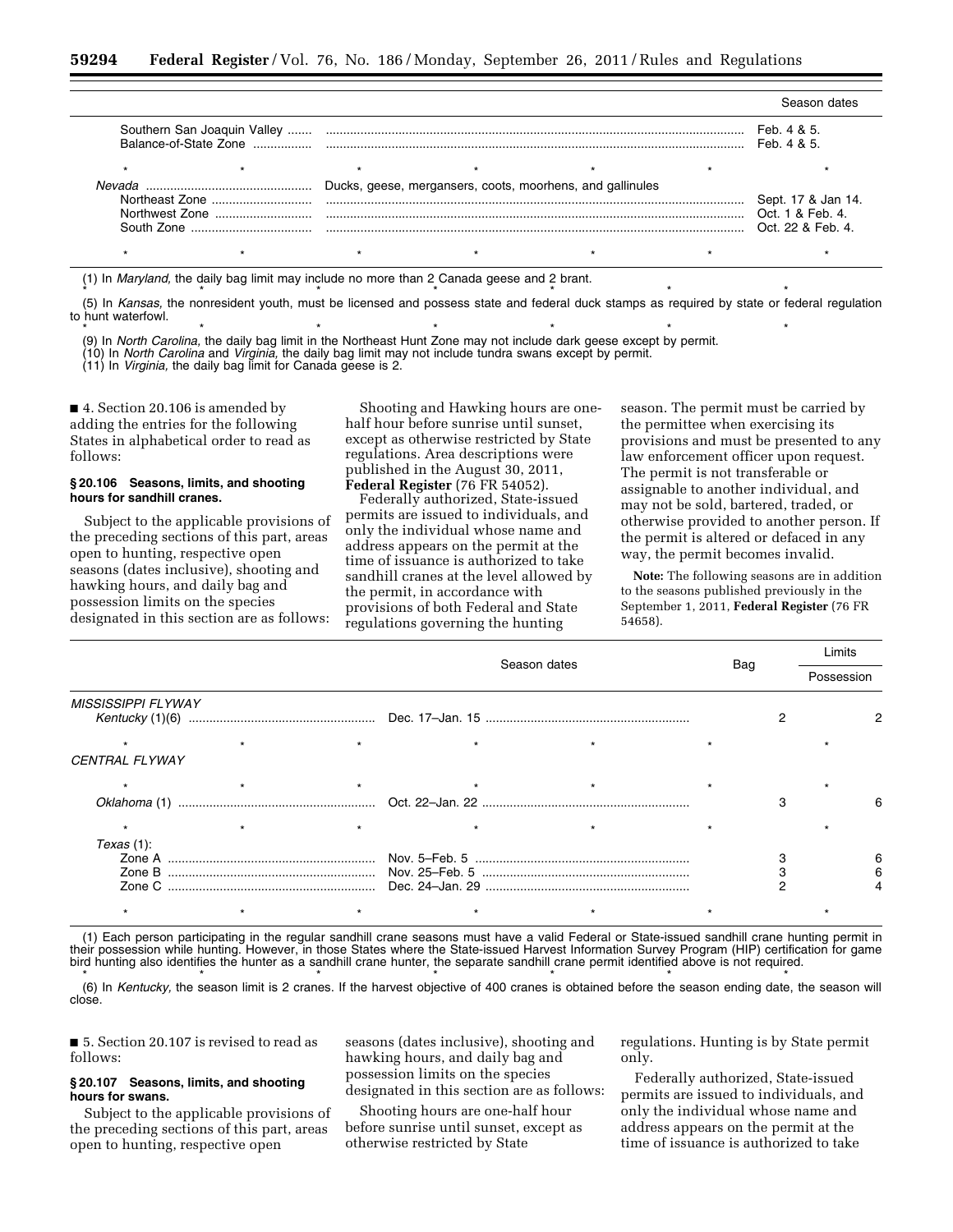sandhill cranes at the level allowed by the permit, in accordance with provisions of both Federal and State regulations governing the hunting season. The permit must be carried by the permittee when exercising its

provisions and must be presented to any law enforcement officer upon request. The permit is not transferable or assignable to another individual, and may not be sold, bartered, traded, or otherwise provided to another person. If

the permit is altered or defaced in any way, the permit becomes invalid.

**Note:** Successful permittees must immediately validate their harvest by that method required in State regulations.

|                       | Season dates | imits                     |
|-----------------------|--------------|---------------------------|
| ATLANTIC FLYWAY       |              |                           |
|                       |              | 1 tundra swan per season. |
|                       |              | 1 tundra swan per season. |
| CENTRAL FLYWAY (1)    |              |                           |
|                       |              | 1 tundra swan per season. |
|                       |              | 1 tundra swan per season. |
|                       |              | 1 tundra swan per permit. |
| PACIFIC FLYWAY (1)(2) |              |                           |
|                       |              | 1 swan per season.        |
|                       |              | 2 swans per season.       |
| Utah $(5)(6)$         |              | 1 swan per season.        |

(1) See State regulations for description of area open to swan hunting.<br>(2) Any species of swan may be taken.

Any species of swan may be taken.

(3) In *Montana,* all harvested swans must be reported by way of a bill measurement card within 3 days of harvest.

(4) All harvested swans and tags must be checked or registered within 5 days of harvest.

(5) Harvests of trumpeter swans are limited to 5 in Nevada and 10 in Utah. When it has been determined that the quota of trumpeter swans allotted to Nevada and Utah will have been filled, the season for taking of any swan species in the respective State will be closed by either the Director upon giving public notice through local information media at least 48 hours in advance of the time and date of closing, or by the State through State regulations with such notice and time (not less than 48 hours) as they deem necessary. (6) In *Utah,* all harvested swans and tags must be checked or registered within 3 days of harvest.

■ 6. Section 20.109 is amended by adding the entries for the following States in alphabetical order to read as follows:

### **§ 20.109 Extended seasons, limits, and hours for taking migratory game birds by falconry.**

Subject to the applicable provisions of the preceding sections of this part, areas open to hunting, respective open seasons (dates inclusive), hawking hours, and daily bag and possession limits for the species designated in this section are prescribed as follows:

Hawking hours are one-half hour before sunrise until sunset except as otherwise restricted by State regulations.

Area descriptions were published in the August 25, 2011 (76 FR 53536) and August 30, 2011 (76 FR 54052) **Federal Registers**.

Limits: The daily bag limit may include no more than 3 migratory game birds, singly or in the aggregate. The possession limit is twice the daily bag limit. These limits apply to falconry during both regular hunting seasons and extended falconry seasons—unless further restricted by State regulations.

The falconry bag and possession limits are not in addition to regular season limits. Unless otherwise specified, extended falconry for ducks does not include sea ducks within the special sea duck areas.

Although many States permit falconry during the gun seasons, only extended falconry seasons are shown below. Please consult State regulations for details.

**Note:** The following seasons are in addition to the seasons published previously in the September 1, 2011, **Federal Register** (76 FR 54658).

Extended falconry dates

|                                            |         |         | <b>Exteriogy ratcority dates</b>    |  |
|--------------------------------------------|---------|---------|-------------------------------------|--|
| ATLANTIC FLYWAY<br>Delaware                |         |         |                                     |  |
|                                            | $\star$ | $\star$ | $\star$                             |  |
| Florida                                    |         |         | Jan. 30-Mar. 2.<br>Jan. 30–Mar. 2.  |  |
|                                            |         |         | $\star$                             |  |
| Georgia                                    |         |         |                                     |  |
| Maine<br>Ducks, mergansers, and coots (4): |         |         |                                     |  |
| Maryland                                   |         |         |                                     |  |
|                                            | $\star$ |         | $\star$                             |  |
| Massachusetts                              |         |         | Feb. 8-Mar. 10.<br>Jan. 29-Mar. 10. |  |
|                                            |         |         |                                     |  |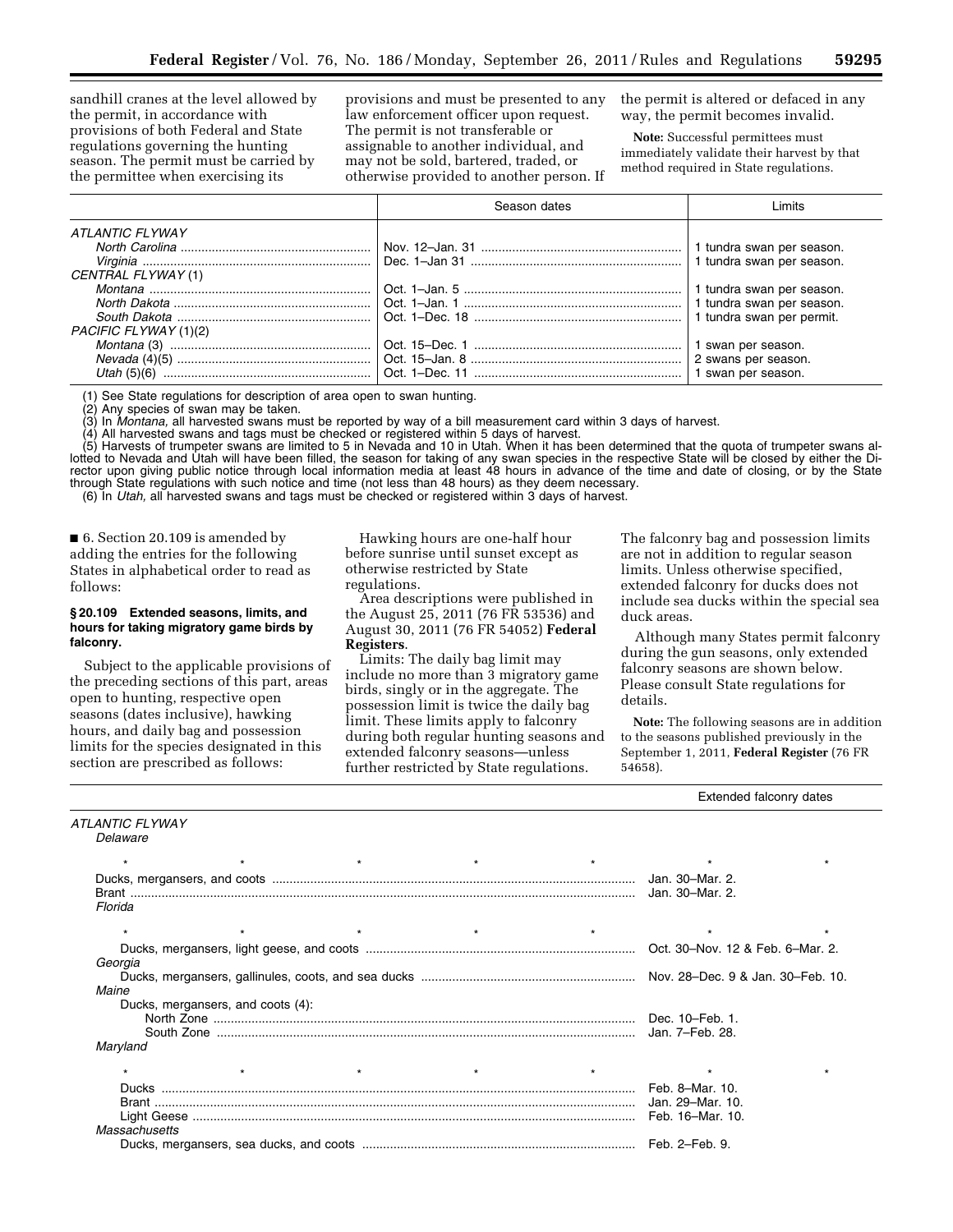$=$ 

|                                      | Extended falconry dates                 |
|--------------------------------------|-----------------------------------------|
| <b>New Hampshire</b>                 |                                         |
| Ducks, mergansers, and coots:        |                                         |
|                                      |                                         |
|                                      |                                         |
|                                      |                                         |
| New Jersey<br>Woodcock:              |                                         |
|                                      |                                         |
|                                      |                                         |
|                                      | 31-Jan. 15.                             |
| Ducks, mergansers, coots, and brant: |                                         |
|                                      |                                         |
|                                      |                                         |
|                                      |                                         |
| <b>New York</b>                      |                                         |
| Ducks, mergansers and coots:         |                                         |
|                                      |                                         |
|                                      | 30–Feb. 13.                             |
|                                      |                                         |
|                                      |                                         |
|                                      |                                         |
|                                      | 26-Jan. 13.                             |
|                                      |                                         |
|                                      | 10-Jan. 13.                             |
| North Carolina                       |                                         |
|                                      |                                         |
|                                      |                                         |
| Ducks, mergansers and coots          | Oct. 24-Nov. 5 & Jan. 30-Feb. 18.       |
| Pennsylvania                         |                                         |
| $\star$                              | $\star$                                 |
|                                      |                                         |
| Ducks, mergansers, and coots:        |                                         |
|                                      | Oct. 24-Nov. 10 & Jan. 5-Jan. 14 & Feb. |
|                                      | 23-Mar. 10.                             |
|                                      |                                         |
|                                      |                                         |
|                                      |                                         |
| Canada Geese:                        |                                         |
|                                      |                                         |
|                                      |                                         |
|                                      | Mar. 9-Mar. 10.                         |
| South Carolina                       |                                         |
|                                      | Nov. 1–Nov. 18 & Nov. 27–Dec. 2 & Jan.  |
|                                      | 30-Feb. 3.                              |
| Virginia                             |                                         |
|                                      |                                         |
| $\star$                              |                                         |
|                                      |                                         |
|                                      |                                         |
| Canada Geese:                        |                                         |
|                                      | Dec. 10-Dec. 22 & Jan. 30-Feb. 29.      |
|                                      | Dec. 10–Dec. 14 & Feb. 16–Feb. 29.      |
|                                      |                                         |
|                                      | 30-Feb. 4.                              |
| <b>MISSISSIPPI FLYWAY</b>            |                                         |
|                                      |                                         |
| Arkansas                             |                                         |
|                                      |                                         |
| Illinois                             |                                         |
|                                      |                                         |
|                                      |                                         |
| Ducks, mergansers, and coots         | Feb. 12-Mar. 10.                        |
| Indiana                              |                                         |
| $\star$                              |                                         |
|                                      | $\star$                                 |
| Ducks, mergansers, and coots:        |                                         |
|                                      |                                         |
|                                      |                                         |
|                                      |                                         |
| lowa                                 |                                         |
| Ducks, mergansers, and coots:        |                                         |
|                                      | Dec. 15-Jan. 28.                        |
|                                      |                                         |
| <b>White-fronted Geese:</b>          |                                         |
|                                      |                                         |
|                                      |                                         |
| Kentucky                             |                                         |
|                                      |                                         |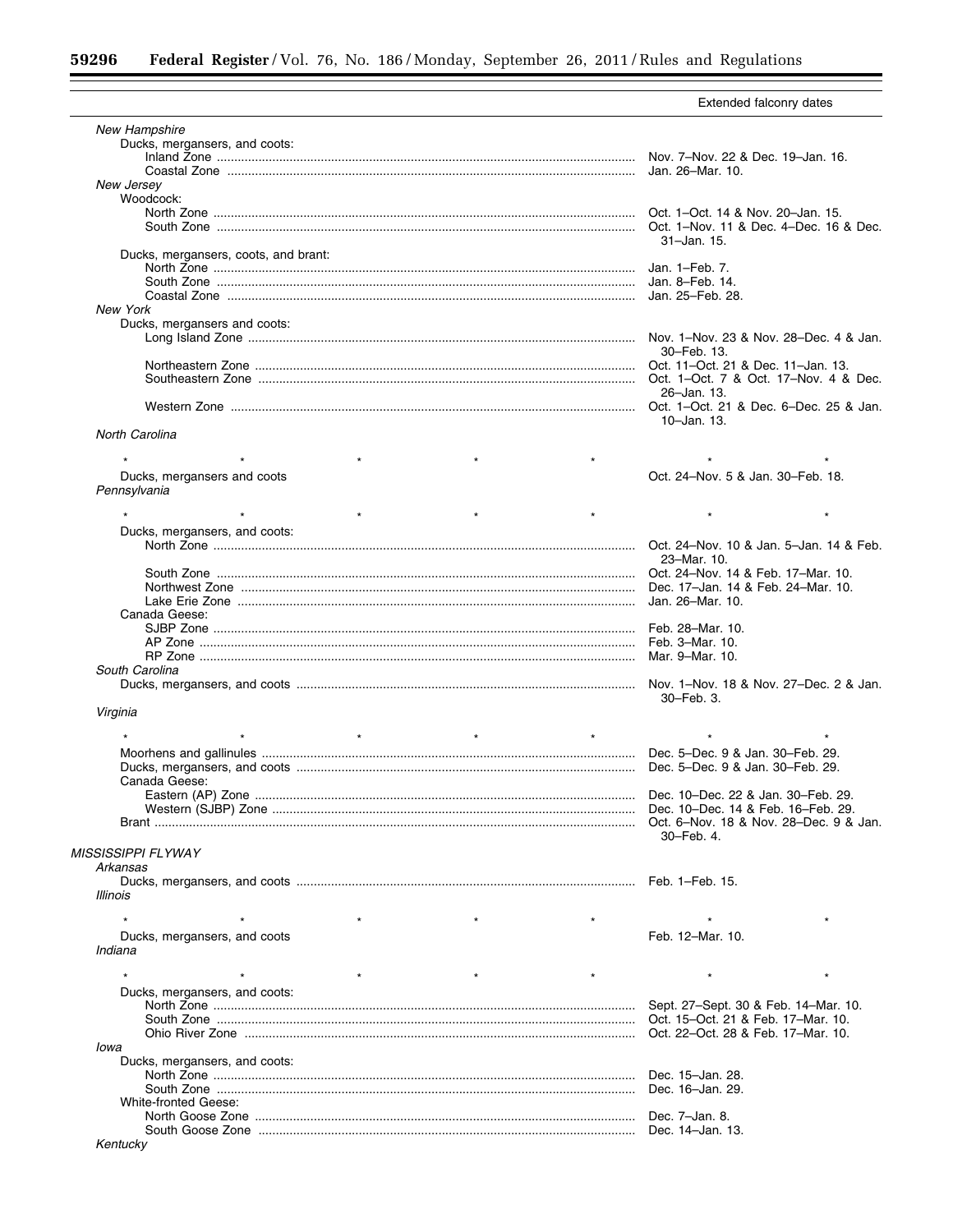$\equiv$ 

|                                         | Extended falconry dates                                                  |
|-----------------------------------------|--------------------------------------------------------------------------|
|                                         | Nov. 5-Nov. 23 & Nov. 28-Dec. 4 & Jan.<br>30-Jan. 31.<br>Nov. 5-Nov. 22. |
| Louisiana                               |                                                                          |
|                                         |                                                                          |
| $\star$<br>$\star$<br>$\star$           |                                                                          |
| Ducks:                                  |                                                                          |
|                                         | 23–Feb. 3.                                                               |
| Michigan                                | 30-Feb. 3.                                                               |
| Minnesota                               |                                                                          |
| $\star$                                 |                                                                          |
|                                         |                                                                          |
| Mississippi                             |                                                                          |
|                                         |                                                                          |
| Missouri                                |                                                                          |
|                                         |                                                                          |
|                                         | Sept. 10-Sept. 25 & Feb. 11-Mar. 10.                                     |
| Ohio                                    |                                                                          |
|                                         |                                                                          |
|                                         | Sept. 1-Sept. 18 & Feb. 4-Feb. 18.                                       |
| Tennessee                               |                                                                          |
| $\star$<br>$\star$                      | $\star$                                                                  |
|                                         |                                                                          |
| Wisconsin                               |                                                                          |
| Rails, snipe, moorhens, and gallinules: | Sept. 1–Sept. 23 & Nov. 23–Dec. 16.                                      |
|                                         | Sept. 1-Sept. 30 & Oct. 10-Oct. 14 &                                     |
|                                         | Dec. 5-Dec. 16.                                                          |
|                                         | Dec. 5-Dec. 16.                                                          |
|                                         |                                                                          |
| CENTRAL FLYWAY                          |                                                                          |
| Kansas<br>Ducks, mergansers, and coots: |                                                                          |
|                                         |                                                                          |
|                                         |                                                                          |
| Oklahoma                                |                                                                          |
| Ducks, mergansers, and coots:           |                                                                          |
| South Dakota                            |                                                                          |
| Ducks, mergansers, and coots:           |                                                                          |
|                                         |                                                                          |
| Low Plains:                             |                                                                          |
|                                         | Dec. 7-Dec. 18.                                                          |
|                                         |                                                                          |
|                                         |                                                                          |
| Texas                                   |                                                                          |
|                                         |                                                                          |
| Ducks, mergansers, and coots:           |                                                                          |
|                                         |                                                                          |
| Wyoming                                 |                                                                          |
| $\star$<br>$^\star$                     | $\star$                                                                  |
| Ducks, mergansers, and coots            |                                                                          |
|                                         |                                                                          |
|                                         |                                                                          |
| <b>PACIFIC FLYWAY</b>                   |                                                                          |
| Arizona                                 |                                                                          |
|                                         |                                                                          |
|                                         |                                                                          |

Ducks and mergansers: